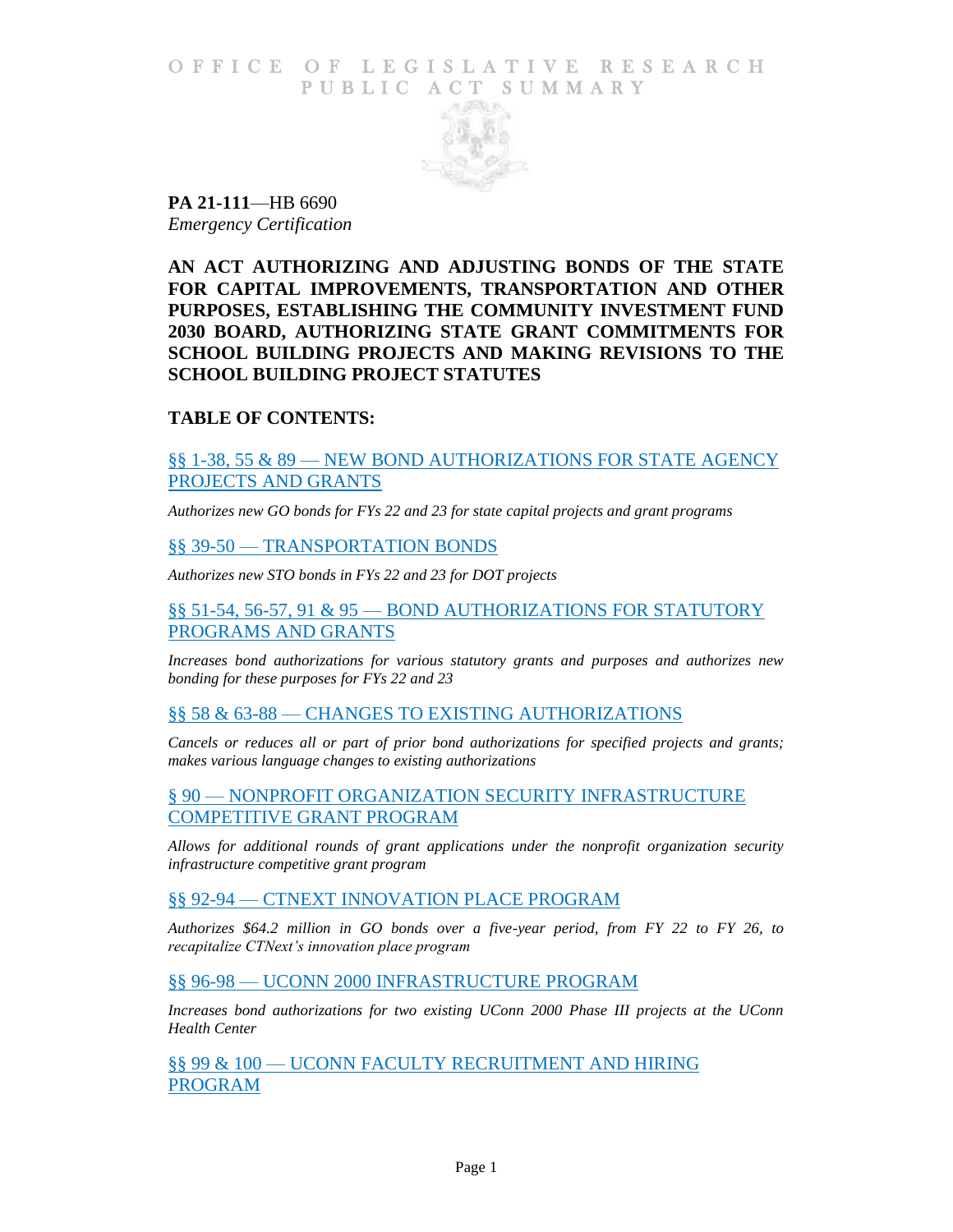*[Authorizes \\$46.1 million in GO bonds over a five-year period for a new research faculty](#page-13-3)  [recruitment and hiring program at UConn](#page-13-3)*

### § 101 — [GRANT TO BROOKLYN FOR RIVERSIDE PARK](#page-14-0)

*Requires DEEP to pay a [grant of \\$150,000 to Brooklyn for Riverside Park improvements](#page-14-1)*

#### § 102 — [CONNECTICUT PORT AUTHORITY](#page-15-0)

*[Authorizes up to \\$25 million in GO bonds over a five-year period for the Connecticut Port](#page-15-1)  [Authority to fund port projects in towns other than New Haven, New London, or Bridgeport](#page-15-1)*

# §§ 103-111 — [CONNECTICUT BABY BOND TRUST](#page-15-2)

*[Establishes the Connecticut Baby Bond Trust program, administered by the state treasurer, and](#page-15-3)  [authorizes up to \\$600 million in bonds for the program](#page-15-3)*

### § 112 — [COMMUNITY INVESTMENT](#page-19-0) FUND 2030

*[Authorizes up to \\$875 million in bonds for a five-year bonding program](#page-19-1) to fund qualifying [projects and grants in distressed communities; establishes a 21-member board to make funding](#page-19-1)  [recommendations under the program; authorizes an additional \\$1.25 billion in bonds for the](#page-19-1)  [program that is contingent on agreement between the governor and board and the legislature](#page-19-1)  [reauthorizing the program; beginning in FY 22, requires that \\$125 million of the funds available](#page-19-1)  [for the state's Economic Action Plan be reserved for specified projects meeting specified criteria](#page-19-1)*

# § 113 — [SCHOOL CONSTRUCTION GRANT COMMITMENTS](#page-24-0)

*[Authorizes 15 school construction state grant commitments totaling \\$393 million toward total](#page-24-1)  [project costs of \\$637.7 million; reauthorizes two high school renovation projects with additional](#page-24-1)  [estimated project costs of \\$119.7 million and an estimated state share of \\$111.4 million](#page-24-1)*

#### § 114 — [WATER BOTTLE FILLING](#page-26-0) STATIONS

*Requires water bottle filling stations to [be included in all school building projects for new](#page-26-1)  [construction, renovation, or replacement on any project list DAS submits to the General Assembly](#page-26-1)  [beginning July 1, 2022](#page-26-1)*

# § 115 — [DAS TECHNICAL HIGH SCHOOL STATUS REPORT](#page-26-2)

*[Requires DAS, starting by January 1, 2023, to \(1\) biennially develop a status report on all current](#page-27-0)  [and pending school building projects for the Technical Education and Career System \(TECS\) and](#page-27-0)  [\(2\) submit it to the Education Committee](#page-27-0)*

### §§ 116-119 & 121-128 — [PROJECT EXEMPTIONS, WAIVERS, AND](#page-27-1)  [MODIFICATIONS](#page-27-1)

*[Exempts 21 school construction projects from certain statutory and regulatory requirements to](#page-27-2)  allow them to, among [other things, qualify for state reimbursement grants, receive higher](#page-27-2)  [reimbursement percentages for these grants, or receive a lower project withholding amount prior](#page-27-2)  [to completing an audit](#page-27-2)*

#### § 120 — [NEW BRITAIN SCHOOL BUILDING](#page-29-0) COMMITTEES

*[Requires specific membership of the New Britain building committee responsible for overseeing](#page-29-1)  [the school building projects at Holmes and Jefferson Elementary schools](#page-29-1)*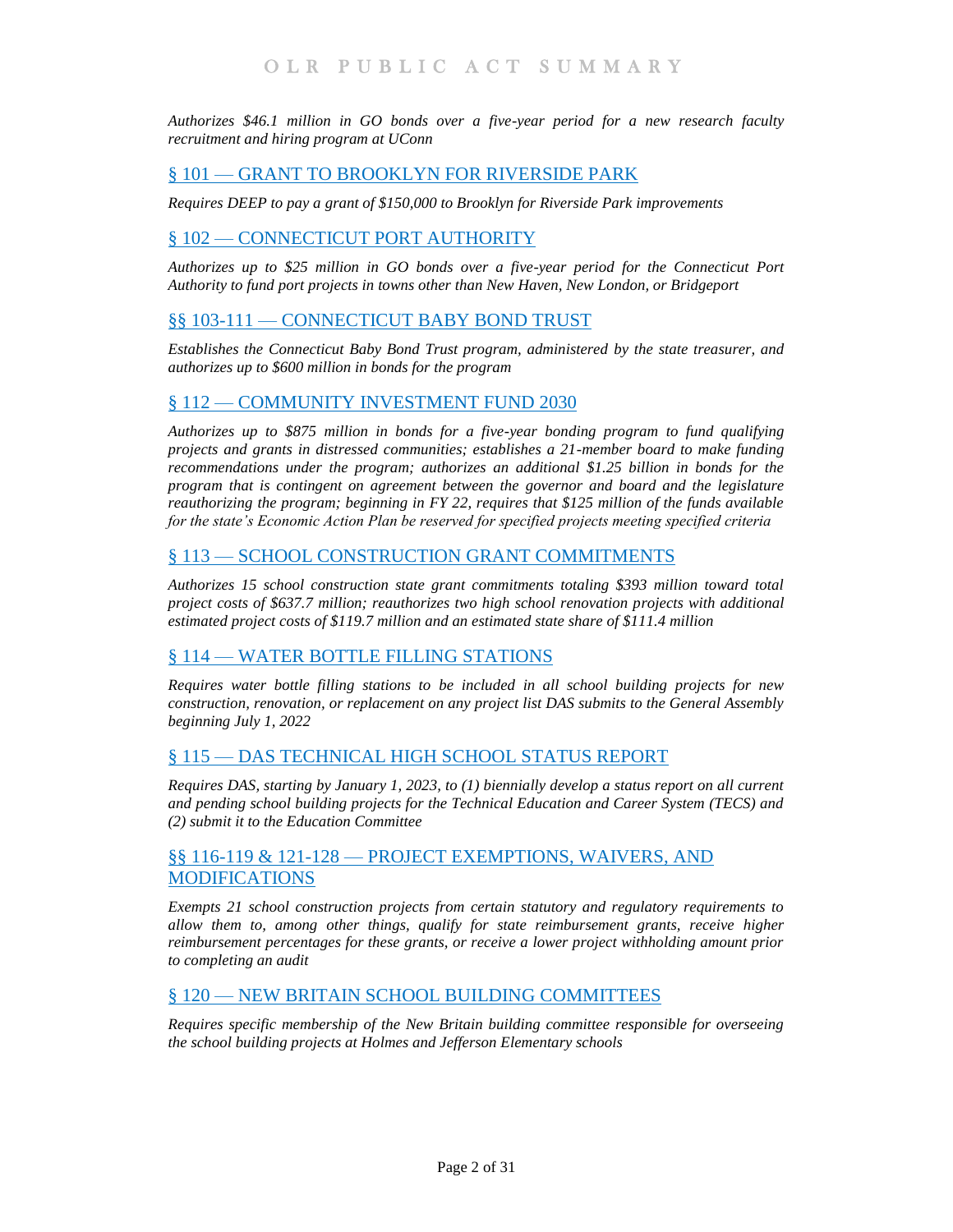# <span id="page-2-0"></span>§§ 1-38, 55 & 89 — NEW BOND AUTHORIZATIONS FOR STATE AGENCY PROJECTS AND GRANTS

<span id="page-2-1"></span>*Authorizes new GO bonds for FYs 22 and 23 for state capital projects and grant programs*

The act authorizes up to \$834.7 million for FY 22 and \$678.1 million for FY 23 in state general obligation (GO) bonds for the state projects and grant programs listed in the table below. The bonds are subject to standard issuance procedures and have a maximum term of 20 years.

The act includes a standard provision requiring, as a condition of bond authorizations for grants to private entities, each granting agency to include repayment provisions in its grant contract in case the facility for which the grant is made ceases to be used for the grant purposes within 10 years of the grantee receiving it. (It exempts Office of Policy and Management (OPM) grants from this requirement.) The required repayment is reduced by 10% for each full year that the facility is used for the grant purpose.

| $\hat{\mathcal{S}}$ | <b>Agency</b>                                     | For                                                                                                                                                                                                                                                                                                                                                                                                                                            | <b>FY 22</b> | <b>FY 23</b> |
|---------------------|---------------------------------------------------|------------------------------------------------------------------------------------------------------------------------------------------------------------------------------------------------------------------------------------------------------------------------------------------------------------------------------------------------------------------------------------------------------------------------------------------------|--------------|--------------|
| 2(a)                | Office of<br>Legislative                          | Replacement of legislative drafting<br>and information system                                                                                                                                                                                                                                                                                                                                                                                  | \$2,000,000  | \$0          |
|                     | Management                                        | State Capitol Complex: alterations,<br>renovations, improvements, and<br>technology upgrades                                                                                                                                                                                                                                                                                                                                                   | 4,780,000    | 0            |
| $2(b)$ ,<br>21(a)   | <b>OPM</b>                                        | Information technology capital<br>investment program                                                                                                                                                                                                                                                                                                                                                                                           | 65,000,000   | 15,000,000*  |
| $2(c)$ ,<br>21(b)   | Department of<br>Administrative<br>Services (DAS) | Infrastructure repairs and<br>improvements, including (1) fire,<br>safety, and Americans with Disabilities<br>Act (ADA) compliance; (2)<br>improvements to state-owned<br>buildings and grounds, including<br>energy conservation and off-site<br>improvements; and (3) preservation of<br>unoccupied buildings and grounds,<br>including office development,<br>acquisition, renovations for additional<br>parking, and security improvements | 0            | 5,000,000    |
|                     |                                                   | Removal or encapsulation of asbestos<br>and hazardous materials in state-<br>owned buildings                                                                                                                                                                                                                                                                                                                                                   | 10,000,000   | 10,000,000   |
|                     |                                                   | Connecticut Building at the Eastern<br>States Exposition in Springfield:<br>alterations, renovations, and<br>improvements                                                                                                                                                                                                                                                                                                                      | 1,000,000    | 0            |
|                     |                                                   | Capital construction, improvements,<br>repairs, renovations, and land                                                                                                                                                                                                                                                                                                                                                                          | 0            | 5,000,000    |

**GO Bond Authorizations for State Projects and Grant Programs**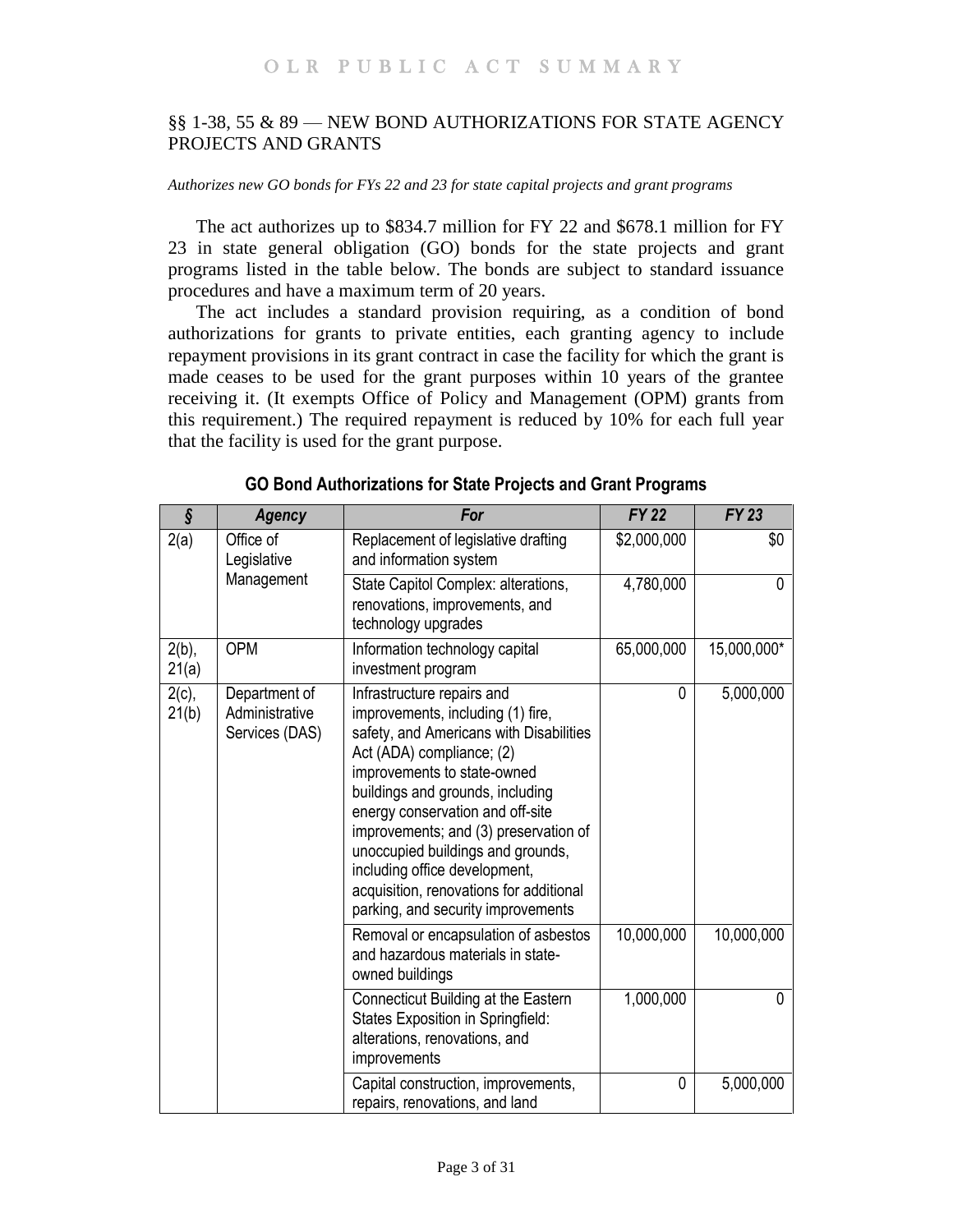| ş                 | <b>Agency</b>                                                                     | For                                                                                                                                                                                                                                                                                                                                                                                                                                                                                                                                               | <b>FY 22</b> | $\overline{FY}$ 23 |
|-------------------|-----------------------------------------------------------------------------------|---------------------------------------------------------------------------------------------------------------------------------------------------------------------------------------------------------------------------------------------------------------------------------------------------------------------------------------------------------------------------------------------------------------------------------------------------------------------------------------------------------------------------------------------------|--------------|--------------------|
|                   |                                                                                   | acquisition at fire training schools                                                                                                                                                                                                                                                                                                                                                                                                                                                                                                              |              |                    |
| 2(d),<br>21(c)    | Department of<br>Emergency<br>Services and<br><b>Public Protection</b><br>(DESPP) | Alterations, renovations, and<br>improvements to buildings and<br>grounds, including utilities,<br>mechanical systems, and energy<br>conservation projects                                                                                                                                                                                                                                                                                                                                                                                        | 10,700,000   | 0                  |
|                   |                                                                                   | Alterations, renovations, and<br>improvements to buildings and<br>grounds, including utilities                                                                                                                                                                                                                                                                                                                                                                                                                                                    | 0            | 28,200,000         |
|                   |                                                                                   | Upgrade and replacement of the<br><b>Connecticut Land Mobile Radio</b><br><b>Network</b>                                                                                                                                                                                                                                                                                                                                                                                                                                                          | 39,000,000   | 0                  |
|                   |                                                                                   | Alterations, renovations,<br>improvements, and repairs to<br><b>Connecticut Police Officer Standards</b><br>and Training Council buildings and<br>grounds                                                                                                                                                                                                                                                                                                                                                                                         | 1,000,000    | 0                  |
| 2(e)              | Department of<br><b>Motor Vehicles</b>                                            | Development of a master plan for<br>department facilities                                                                                                                                                                                                                                                                                                                                                                                                                                                                                         | 500,000      | 0                  |
| $2(f)$ ,<br>21(d) | Military<br>Department                                                            | State matching funds for anticipated<br>federal reimbursable projects                                                                                                                                                                                                                                                                                                                                                                                                                                                                             | 1,810,000    | 3,250,000          |
|                   |                                                                                   | Alterations, renovations, and<br>improvements to buildings and<br>grounds, including utilities,<br>mechanical systems, and energy<br>conservation                                                                                                                                                                                                                                                                                                                                                                                                 | 200,000      | 200,000            |
| $2(g)$ ,<br>21(e) | Department of<br>Energy and<br>Environmental<br>Protection                        | Alterations, renovations, and new<br>construction at state parks and other<br>recreation facilities, including ADA<br>improvements                                                                                                                                                                                                                                                                                                                                                                                                                | 0            | 15,000,000         |
|                   | (DEEP)                                                                            | Projects in state buildings and assets<br>that decrease environmental impacts,<br>including renewable energy or<br>combined heat and power projects,<br>and projects to (1) improve energy<br>efficiency; (2) reduce greenhouse gas<br>emissions from building heating and<br>cooling, including by installing<br>renewable thermal heating systems;<br>(3) expand electric vehicle charging<br>infrastructure for charging state-<br>owned or leased electric vehicles; (4)<br>reduce water use; and (5) reduce<br>waste generation and disposal | 20,000,000   | 10,000,000         |
| 2(h)              | Agricultural<br>Experiment                                                        | Valley Laboratory in Windsor:<br>construction and equipment for                                                                                                                                                                                                                                                                                                                                                                                                                                                                                   | 6,300,000    | 0                  |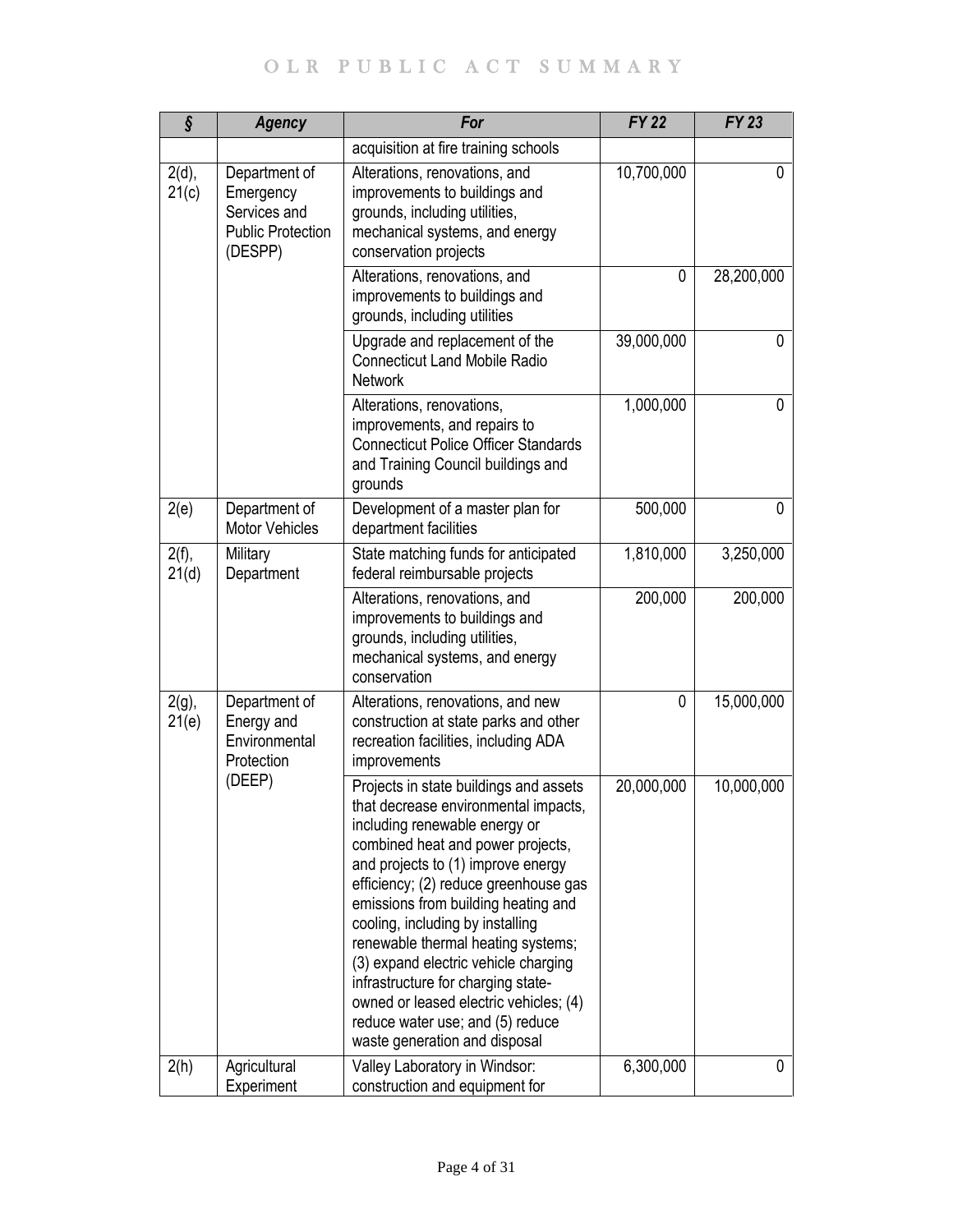| ş                 | <b>Agency</b>                                               | For                                                                                                                                                                                                                                                                                                                                                                                                          | <b>FY 22</b> | <b>FY 23</b> |
|-------------------|-------------------------------------------------------------|--------------------------------------------------------------------------------------------------------------------------------------------------------------------------------------------------------------------------------------------------------------------------------------------------------------------------------------------------------------------------------------------------------------|--------------|--------------|
|                   | Station                                                     | additions and renovation                                                                                                                                                                                                                                                                                                                                                                                     |              |              |
| 2(i)              | Office of the<br><b>Chief Medical</b><br>Examiner           | Office of the Chief Medical Examiner<br>in Farmington: design of alteration,<br>renovation, and additions                                                                                                                                                                                                                                                                                                    | 2,500,000    | 0            |
| $2(j)$ ,<br>21(f) | Department of<br>Developmental<br><b>Services</b>           | (1) Fire, safety, and environmental<br>improvements to regional facilities and<br>intermediate care facilities for client<br>and staff needs, including compliance<br>with current codes, and (2) site<br>improvements, handicapped access<br>improvements, utilities, repair or<br>replacement of roofs, air conditioning,<br>and other building renovations and<br>additions at all state-owned facilities | 2,000,000    | 2,000,000    |
| $2(k)$ ,<br>21(g) | Department of<br>Mental Health<br>and Addiction<br>Services | (1) Fire, safety, and environmental<br>improvements to regional facilities and<br>intermediate care facilities for client<br>and staff needs, including compliance<br>with current codes, and (2) site<br>improvements, handicapped access<br>improvements, utilities, repair or<br>replacement of roofs, air conditioning,<br>and other building renovations and<br>additions at all state-owned facilities | 9,600,000    | 5,000,000    |
|                   |                                                             | Design and installation of sprinkler<br>systems in direct patient care<br>buildings, including related fire safety<br>improvements                                                                                                                                                                                                                                                                           | 904,500      | 3,740,000    |
|                   |                                                             | Whiting Forensic Hospital at<br>Connecticut Valley Hospital in<br>Middletown: planning and design for<br>replacement                                                                                                                                                                                                                                                                                         | 3,000,000    | 0            |
| 2(1),<br>21(h)    | State<br>Department of<br>Education (SDE)                   | <b>Technical Education and Career</b><br>System: alterations, renovations, and<br>improvements to buildings and<br>grounds, including new and<br>replacement equipment, tools, and<br>supplies necessary to update<br>curricula, vehicles, and technology                                                                                                                                                    | 15,100,000   | 14,100,000   |
| $2(m)$ ,<br>21(i) | Connecticut<br><b>State Colleges</b>                        | New and replacement instruction,<br>research, or laboratory equipment                                                                                                                                                                                                                                                                                                                                        | 22,000,000   | 22,000,000   |
|                   | and Universities                                            | System telecommunications<br>infrastructure upgrades,<br>improvements, and expansions                                                                                                                                                                                                                                                                                                                        | 15,000,000   | 9,000,000    |
|                   |                                                             | Advanced manufacturing and<br>emerging technology programs                                                                                                                                                                                                                                                                                                                                                   | 3,000,000    | 3,075,000    |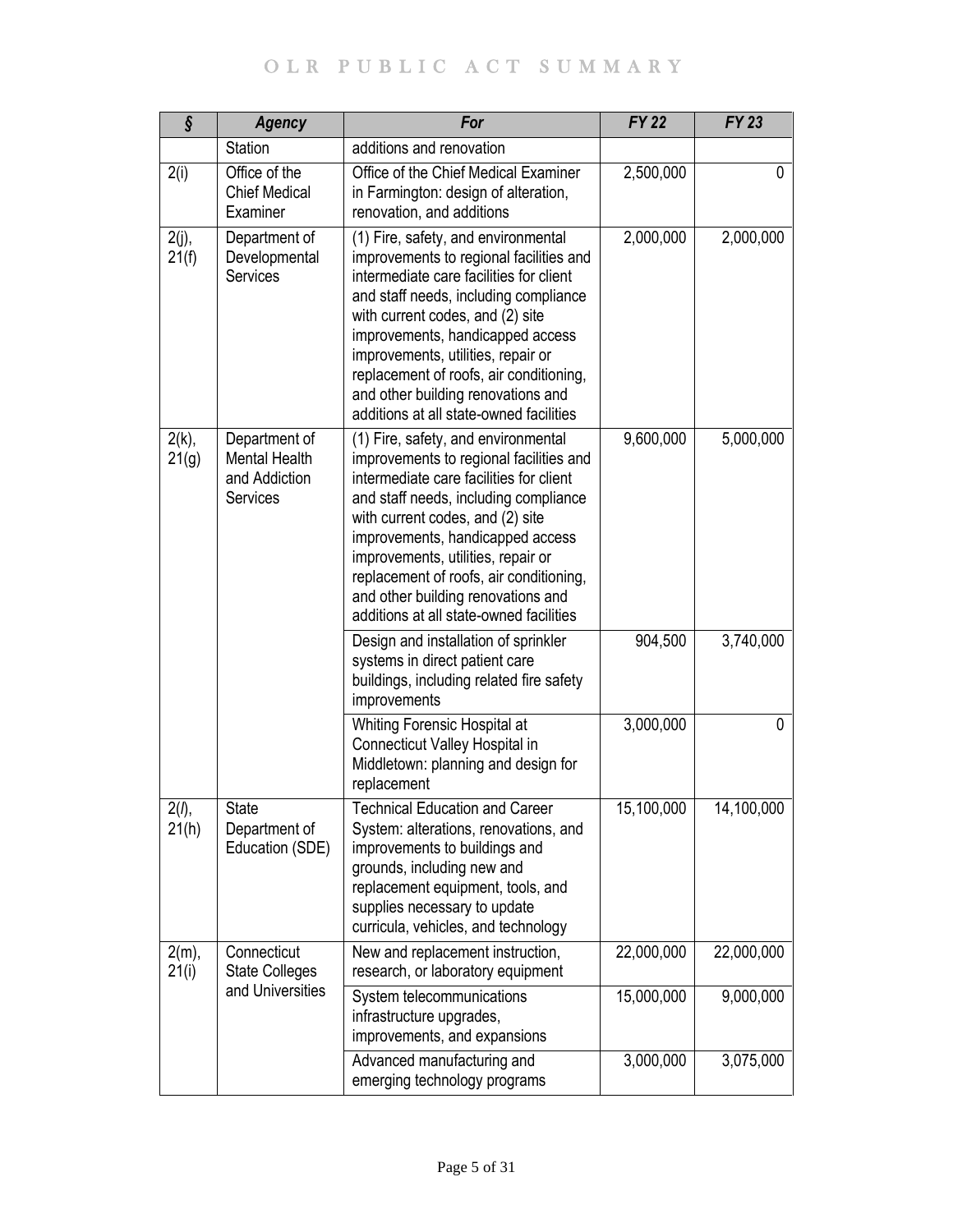| $\hat{\mathbf{S}}$ | <b>Agency</b>                  | For                                                                                                                                                                                                                                       | <b>FY 22</b> | <b>FY 23</b> |
|--------------------|--------------------------------|-------------------------------------------------------------------------------------------------------------------------------------------------------------------------------------------------------------------------------------------|--------------|--------------|
|                    |                                | All community colleges: deferred<br>maintenance, code compliance, and<br>infrastructure improvements                                                                                                                                      | 19,000,000   | 20,000,000   |
|                    |                                | All universities: deferred maintenance,<br>code compliance, and infrastructure<br>improvements                                                                                                                                            | 20,000,000   | 20,000,000   |
|                    |                                | All colleges and universities: security<br>improvements                                                                                                                                                                                   | 2,500,000    | 2,500,000    |
|                    |                                | Alterations, renovations, and<br>improvements to 185 Main Street in<br>New Britain for the One College Office                                                                                                                             | 2,900,000    | 0            |
|                    |                                | Pilot program to expand advanced<br>manufacturing certificate programs to<br>public high schools (CGS § 10a-80f)                                                                                                                          | 2,500,000    | 2,500,000    |
|                    |                                | Health and mental health capital and<br>information technology resources                                                                                                                                                                  | 1,000,000    | 0            |
| $2(n)$ ,<br>21(j)  | Department of<br>Correction    | Alterations, renovations, and<br>improvements to existing state-owned<br>buildings for inmate housing,<br>programming and staff training space,<br>additional inmate capacity, support<br>facilities, and off-site improvements           | 30,000,000   | 10,000,000   |
| $2(o)$ ,<br>21(k)  | Judicial<br>Department         | Alterations, renovations, and<br>improvements to buildings and<br>grounds at state-owned and<br>maintained facilities                                                                                                                     | 5,000,000    | 5,000,000    |
|                    |                                | Technology strategic plan project<br>implementation                                                                                                                                                                                       | 2,000,000    | 2,000,000    |
|                    |                                | Alterations and improvements in<br>compliance with the ADA                                                                                                                                                                                | 2,000,000    | 2,000,000    |
|                    |                                | Security improvements at various<br>state-owned and maintained facilities                                                                                                                                                                 | 2,000,000    | 2,000,000    |
| 2(p)               | <b>State Library</b>           | Development of a new shared library<br>preservation facility                                                                                                                                                                              | 10,264,000   | 0            |
|                    |                                | <b>HOUSING PROJECTS</b>                                                                                                                                                                                                                   |              |              |
| 9,28               | Department of<br>Housing (DOH) | Housing development and<br>rehabilitation, including<br>improvements to various state-<br>assisted affordable housing and                                                                                                                 | 100,000,000  | 100,000,000  |
|                    |                                | housing-related financial assistance<br>programs; requires DOH to use up to<br>\$30 million in each FY to revitalize<br>moderate rental housing units in the<br><b>Connecticut Housing Finance</b><br>Authority's state housing portfolio |              |              |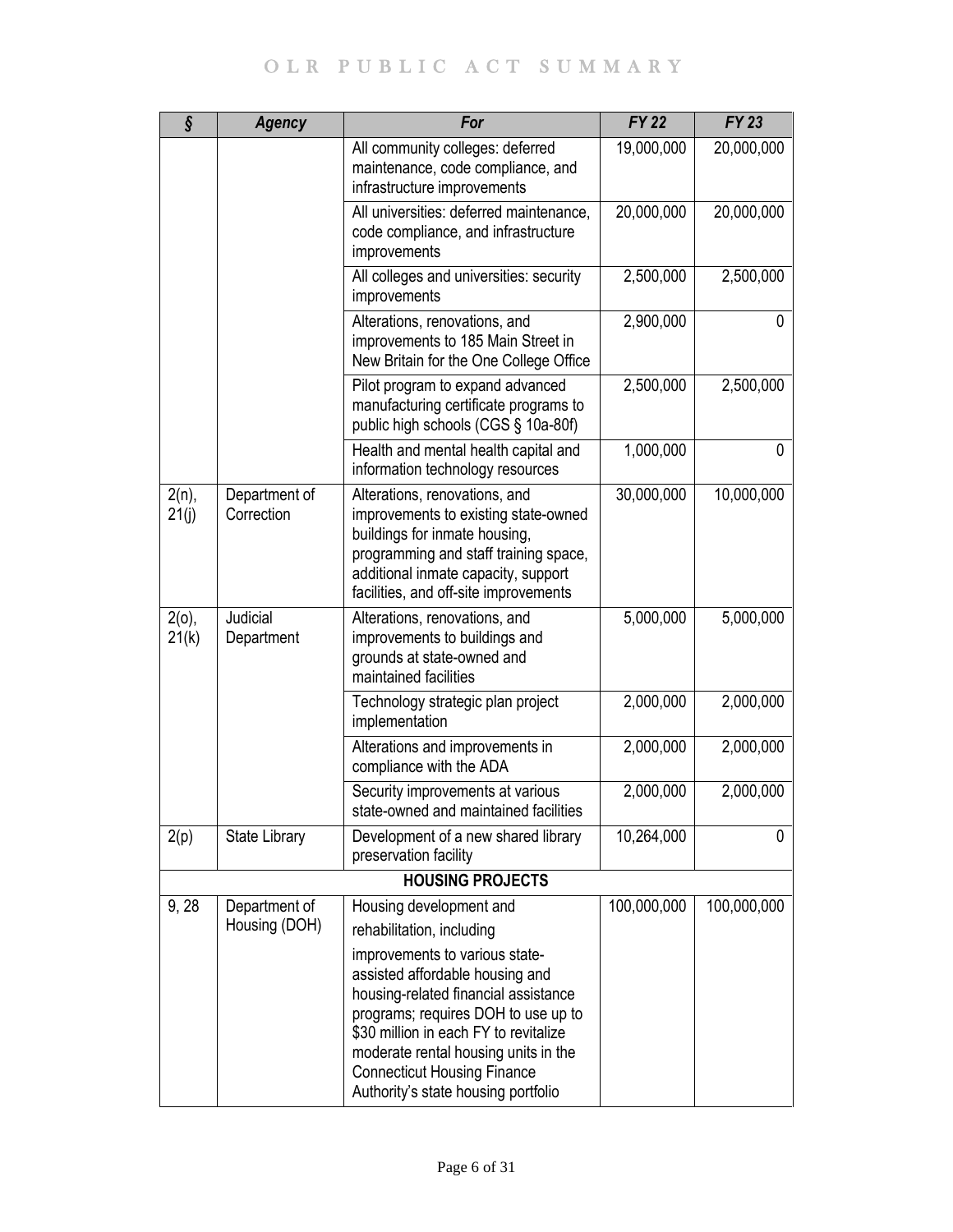| ş                                | <b>Agency</b> | For                                                                                                                                                                                                                                                                                                                                                                                                                                                                                                                                         | <b>FY 22</b> | <b>FY 23</b> |
|----------------------------------|---------------|---------------------------------------------------------------------------------------------------------------------------------------------------------------------------------------------------------------------------------------------------------------------------------------------------------------------------------------------------------------------------------------------------------------------------------------------------------------------------------------------------------------------------------------------|--------------|--------------|
|                                  |               | <b>GRANTS</b>                                                                                                                                                                                                                                                                                                                                                                                                                                                                                                                               |              |              |
| $13(a)$ ,<br>$32(a)$ ,<br>55, 89 | <b>OPM</b>    | Grants for capital purposes to<br>municipalities eligible for the<br>distressed municipalities property tax<br>reimbursement program (CGS § 32-<br>9s)                                                                                                                                                                                                                                                                                                                                                                                      | 7,000,000    | 7,000,000    |
|                                  |               | Grants to municipalities and higher<br>education institutions for purchasing<br>body-worn recording equipment,<br>digital data storage devices, and<br>dashboard cameras; earmarks up to<br>\$500,000 for FY 22 for a study of<br>centralized data storage for<br>recordings from body-worn recording<br>equipment and dashboard cameras                                                                                                                                                                                                    | 2,500,000    | 2,000,000    |
|                                  |               | Community engagement training for<br>law enforcement units in towns with a<br>population exceeding 100,000 or in<br>adjacent towns                                                                                                                                                                                                                                                                                                                                                                                                          | 500,000      | 0            |
|                                  |               | Grants to private, nonprofit health and<br>human service organizations that<br>receive state funds to provide direct<br>health or human services to state<br>agency clients for alterations,<br>renovations, improvements, additions,<br>and new construction, including (1)<br>health, safety, ADA compliance, and<br>energy conservation improvements;<br>(2) information technology systems;<br>(3) technology for independence; and<br>(4) vehicle purchases and property<br>acquisition                                                | 10,000,000   | 25,000,000** |
|                                  |               | Grant for a Sandy Hook memorial                                                                                                                                                                                                                                                                                                                                                                                                                                                                                                             | 2,600,000    | 0            |
|                                  |               | Grants for regional and local<br>improvements and development,<br>including (1) Bristol Health emergency<br>backup power generation replacement<br>and upgrade, (2) Crestbrook Park<br>facility upgrades, (3) Thomaston<br>Opera House, (4) Squantz Engine<br>Company elevator, (5) Tolland Fire<br>Department capital improvements, (6)<br>Plymouth Police Department, (7) new<br>facility for Operation Hope of Fairfield,<br>(8) Shelton Constitution Boulevard<br>extension and Commerce Park, (9)<br>track at Portland High School and | 35,000,000   | 35,000,000   |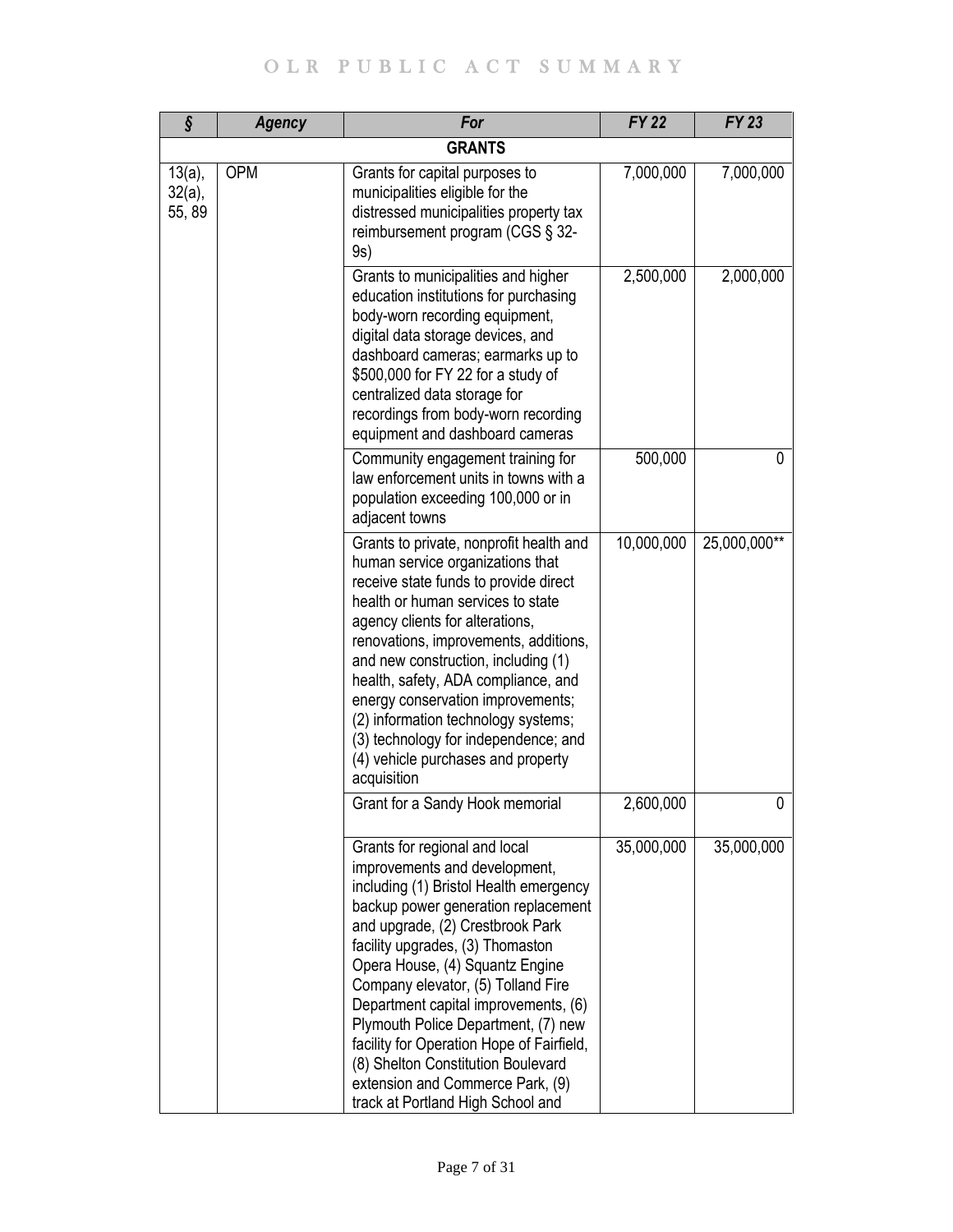| ş                  | <b>Agency</b> | For                                                                                                                                                                                                                                                                                                                                                                                                                                                                                                                                                                                                                                                                                   | <b>FY 22</b> | <b>FY 23</b> |
|--------------------|---------------|---------------------------------------------------------------------------------------------------------------------------------------------------------------------------------------------------------------------------------------------------------------------------------------------------------------------------------------------------------------------------------------------------------------------------------------------------------------------------------------------------------------------------------------------------------------------------------------------------------------------------------------------------------------------------------------|--------------|--------------|
|                    |               | Portland Middle School, (10) Trumbull<br>Veterans & First Responder Center,<br>(11) Stanley T. Williams Senior Center<br>roof repair, (12) YMCA of Wallingford,<br>(13) East Haven pool renovation, (14)<br>Fox Hill Memorial Tower rehabilitation,<br>(15) connection and expansion of<br>sewer line in Bozrah, (16) Fairfield<br>landfill cleanup, (17) Shakespeare<br>Theater construction, (18) Sterling<br><b>House Community Center</b><br>renovations, (19) regional public<br>safety complex in Enfield, (20) Bristol<br>Hospital backup generator, (21)<br>Woodridge Lake sewer treatment<br>plant renovations, (22) Groton<br>sidewalks, and (23) Griswold Senior<br>Center |              |              |
|                    |               | Grants to municipalities (specifies the<br>grant amounts for each municipality)<br>(S 55)                                                                                                                                                                                                                                                                                                                                                                                                                                                                                                                                                                                             | 91,000,000   | 91,000,000   |
|                    |               | Grant to the Commission on Gun<br>Violence Prevention and Intervention<br>(S 89)                                                                                                                                                                                                                                                                                                                                                                                                                                                                                                                                                                                                      | 5,000,000    | 7,000,000    |
| $13(b)$ ,<br>32(b) | <b>DEEP</b>   | Grants to municipalities for open<br>space acquisition and development<br>for conservation or recreational<br>purposes                                                                                                                                                                                                                                                                                                                                                                                                                                                                                                                                                                | 10,000,000   | 10,000,000   |
|                    |               | Grants to municipalities for<br>improvements to incinerators and<br>landfills, including bulky waste landfills                                                                                                                                                                                                                                                                                                                                                                                                                                                                                                                                                                        | 2,900,000    | 2,900,000    |
|                    |               | Microgrid and resilience grant and<br>loan pilot program                                                                                                                                                                                                                                                                                                                                                                                                                                                                                                                                                                                                                              | 5,000,000    | 5,000,000    |
|                    |               | Grants for identifying, investigating,<br>containing, removing, or mitigating<br>contaminated industrial sites in urban<br>areas                                                                                                                                                                                                                                                                                                                                                                                                                                                                                                                                                      | 10,500,000   | 10,500,000   |
|                    |               | Grants to contain, remove, or mitigate<br>identified hazardous waste disposal<br>sites                                                                                                                                                                                                                                                                                                                                                                                                                                                                                                                                                                                                | 5,000,000    | 5,000,000    |
|                    |               | Grants to municipalities for (1)<br>providing potable water and (2)<br>assessment and remedial action to<br>address pollution from perfluoroalkyl<br>and polyfluoroalkyl (PFAS)<br>substances                                                                                                                                                                                                                                                                                                                                                                                                                                                                                         | 1,150,000    | 1,150,000    |
| $13(c)$ ,          | Department of | Brownfield Remediation and                                                                                                                                                                                                                                                                                                                                                                                                                                                                                                                                                                                                                                                            | 25,000,000   | 25,000,000   |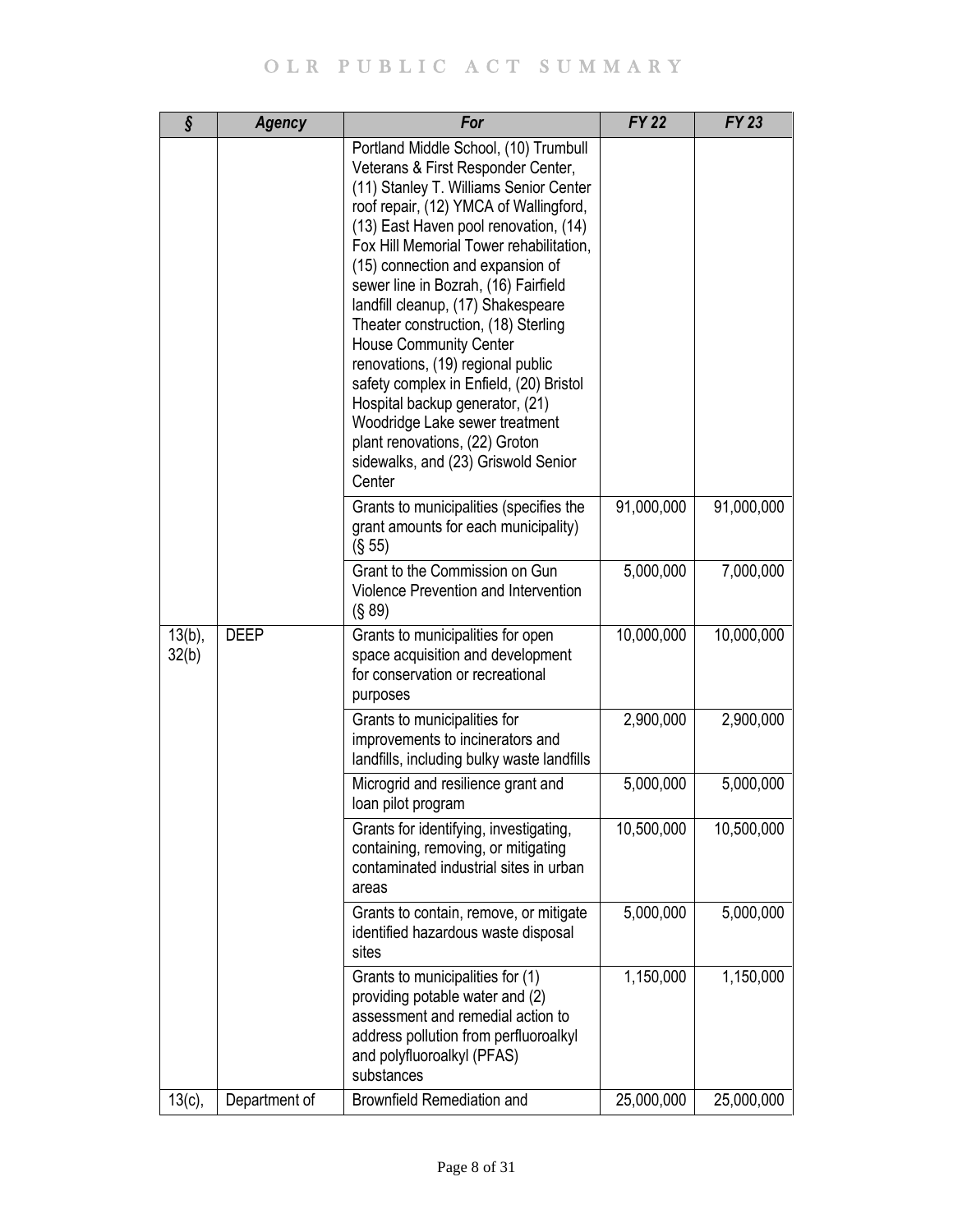# OLR PUBLIC ACT SUMMARY

| $\overline{\mathbf{\S}}$ | <b>Agency</b>                                                            | For                                                                                                                                                                                                                                                                                                                                            | $FY$ 22      | $FY$ 23      |
|--------------------------|--------------------------------------------------------------------------|------------------------------------------------------------------------------------------------------------------------------------------------------------------------------------------------------------------------------------------------------------------------------------------------------------------------------------------------|--------------|--------------|
| 32(c)                    | Economic and                                                             | Revitalization program                                                                                                                                                                                                                                                                                                                         |              |              |
|                          | Community<br>Development                                                 | Small Business Express program                                                                                                                                                                                                                                                                                                                 | 25,000,000   | 25,000,000   |
|                          | (DECD)                                                                   | <b>Connecticut Manufacturing Innovation</b><br>Fund                                                                                                                                                                                                                                                                                            | 10,000,000   | 10,000,000   |
|                          |                                                                          | CareerConneCT workforce training<br>programs                                                                                                                                                                                                                                                                                                   | 20,000,000   | 20,000,000   |
|                          |                                                                          | Grants to nonprofits operating cultural<br>and historical sites                                                                                                                                                                                                                                                                                | $\mathbf{0}$ | 5,000,000    |
| 13(d)                    | <b>Connecticut Port</b><br>Authority                                     | Grants for improvements to deep<br>water ports, including dredging;<br>requires that at least \$20 million be<br>used for deep water ports outside of<br>New London                                                                                                                                                                            | 50,000,000*  | 0            |
| $13(e)$ ,<br>32(d)       | Department of<br>Transportation<br>(DOT)                                 | Grants to municipalities for the Town<br>Aid Road program                                                                                                                                                                                                                                                                                      | 30,000,000   | 30,000,000   |
| 13(f),<br>32(e)          | <b>SDE</b>                                                               | Grants to assist targeted local and<br>regional school districts for alterations,<br>repairs, improvements, technology,<br>and equipment in low-performing<br>schools                                                                                                                                                                          | 5,000,000    | 5,000,000    |
| 13(g)                    | Connecticut<br><b>Higher Education</b><br>Supplemental<br>Loan Authority | Alliance District Teacher Loan<br>Subsidy Program                                                                                                                                                                                                                                                                                              | 7,000,000    | $\Omega$     |
| $13(h)$ ,<br>32(f)       | Department of<br><b>Public Health</b>                                    | <b>Health Disparities and Prevention</b><br>Grant Program; in each FY, earmarks<br>up to (1) \$25 million for federal<br>qualified health centers (for FY 22, up<br>to \$300,000 of this amount may be<br>used to conduct a health disparities<br>study) and (2) \$15 million for mental<br>health and substance abuse treatment<br>providers* | 40,000,000*  | 40,000,000** |

\*PA 21-2, June Special Session (JSS), §§ 469-473, modifies these authorization amounts. \*\*PA 21-2, JSS, 474 & 482-483, cancels these authorization amounts.

EFFECTIVE DATE: July 1, 2021, for FY 22 bond authorizations and July 1, 2022, for FY 23 authorizations.

# <span id="page-8-0"></span>§§ 39-50 — TRANSPORTATION BONDS

<span id="page-8-1"></span>*Authorizes new STO bonds in FYs 22 and 23 for DOT projects*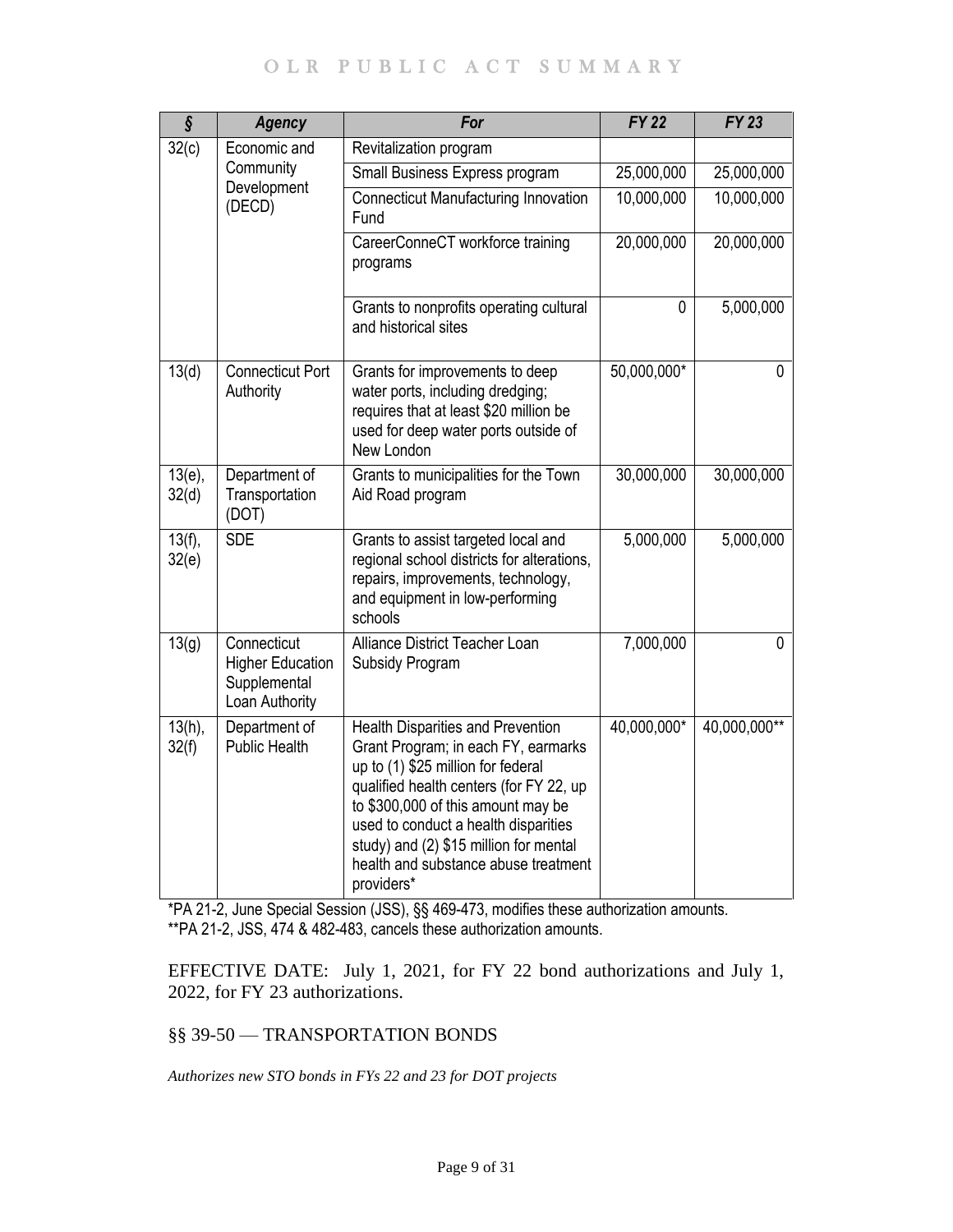The act authorizes up to \$836.9 million in new special tax obligation (STO) bonds in FY 22 and \$929.6 million in FY 23 for DOT projects, as shown in the table below.

| <b>Authorized Program Areas</b>                                                                                                                                                                                                                                                        | <b>FY 22</b><br>(S 40) | <b>FY 23</b><br>(S 46) |  |  |  |  |
|----------------------------------------------------------------------------------------------------------------------------------------------------------------------------------------------------------------------------------------------------------------------------------------|------------------------|------------------------|--|--|--|--|
| <b>Bureau of Engineering and Highway Operations</b>                                                                                                                                                                                                                                    |                        |                        |  |  |  |  |
| Interstate highway program                                                                                                                                                                                                                                                             | \$13,000,000           | \$13,000,000           |  |  |  |  |
| Urban systems projects                                                                                                                                                                                                                                                                 | 16,750,000             | 16,750,000             |  |  |  |  |
| Intrastate highway program                                                                                                                                                                                                                                                             | 63,000,000             | 72,000,000             |  |  |  |  |
| Environmental compliance, soil and groundwater remediation,<br>hazardous material abatement, demolition, salt shed construction<br>and renovation, storage tank replacement, and environmental<br>emergency response at or near state-owned properties or related to<br>DOT operations | 8,810,000              | 15,300,000             |  |  |  |  |
| State bridge improvement, rehabilitation, and replacement                                                                                                                                                                                                                              | 33,000,000             | 33,000,000             |  |  |  |  |
| Capital resurfacing and related reconstruction                                                                                                                                                                                                                                         | 107,500,000            | 107,500,000            |  |  |  |  |
| Fix-it-First bridge repair program                                                                                                                                                                                                                                                     | 74,000,000             | 155,000,000            |  |  |  |  |
| Fix-it-First road repair program                                                                                                                                                                                                                                                       | 65,785,000             | 64,783,000             |  |  |  |  |
| Local Transportation Capital Improvement Program                                                                                                                                                                                                                                       | 67,000,000             | 67,000,000             |  |  |  |  |
| Grants to municipalities for the Town Aid Road Program                                                                                                                                                                                                                                 | 30,000,000             | 30,000,000             |  |  |  |  |
| Local bridge program                                                                                                                                                                                                                                                                   | 10,000,000             | 10,000,000             |  |  |  |  |
| Highway and bridge renewal equipment                                                                                                                                                                                                                                                   | 19,000,000             | 19,000,000             |  |  |  |  |
| Community connectivity and alternative mobility program                                                                                                                                                                                                                                | 12,000,000             | 12,000,000             |  |  |  |  |
| <b>Bureau of Public Transportation</b>                                                                                                                                                                                                                                                 |                        |                        |  |  |  |  |
| Bus and rail facilities and equipment, including rights-of-way, other<br>property acquisition, and related projects                                                                                                                                                                    | 248,120,000            | 270,800,000            |  |  |  |  |
| <b>Bureau of Administration</b>                                                                                                                                                                                                                                                        |                        |                        |  |  |  |  |
| Department facilities                                                                                                                                                                                                                                                                  | 68,945,000             | 43,425,000             |  |  |  |  |

# **STO Bond Authorizations for DOT Projects**

EFFECTIVE DATE: July 1, 2021, for FY 22 bond authorizations and July 1, 2022, for FY 23 authorizations.

# <span id="page-9-0"></span>§§ 51-54, 56-57, 91 & 95 — BOND AUTHORIZATIONS FOR STATUTORY PROGRAMS AND GRANTS

<span id="page-9-1"></span>*Increases bond authorizations for various statutory grants and purposes and authorizes new bonding for these purposes for FYs 22 and 23*

The act increases aggregate bond authorizations for various statutory grants and purposes and authorizes new bonding for these purposes for FYs 22 and 23, as shown in the table below.

# **Statutory Bond Authorizations for FYs 22 and 23**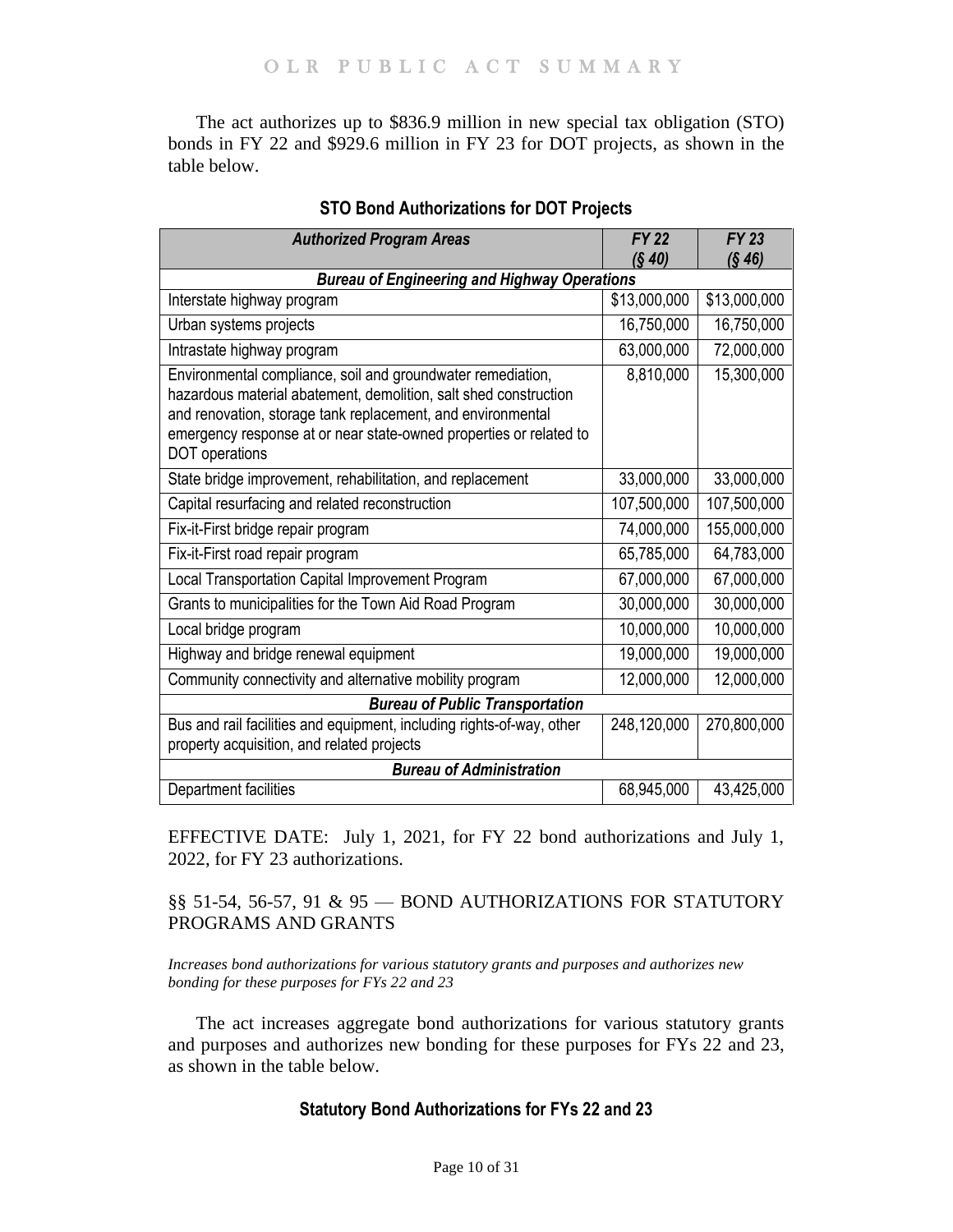# OLR PUBLIC ACT SUMMARY

| ş  | <b>Agency</b> | <b>Purpose/Fund</b>                                                                           | <b>FY 22</b>  | <b>FY 23</b> |
|----|---------------|-----------------------------------------------------------------------------------------------|---------------|--------------|
| 51 | <b>OPM</b>    | Urban Act (economic and community<br>development project grants)                              | \$200,000,000 | \$40,000,000 |
| 52 | <b>OPM</b>    | <b>Small Town Economic Assistance</b><br>Program (STEAP)                                      | 0             | 15,000,000   |
| 53 | <b>OPM</b>    | Capital Equipment Purchase Fund                                                               | 10,000,000    | 10,000,000   |
| 54 | <b>OPM</b>    | Local Capital Improvement Program<br>(LoCIP)                                                  | 30,000,000    | 30,000,000   |
| 56 | <b>DOH</b>    | Housing Trust Fund                                                                            | 55,000,000    | 50,000,000   |
| 57 | <b>DAS</b>    | School construction projects                                                                  | 550,000,000   | 450,000,000* |
| 59 | <b>DEEP</b>   | Clean Water Fund grants                                                                       | 100,000,000   | 100,000,000  |
| 60 | <b>DEEP</b>   | Clean Water Fund loans (revenue<br>bonds)                                                     | 281,000,000   | 237,000,000  |
| 61 | <b>DEEP</b>   | Connecticut bikeway, pedestrian<br>walkway, recreational trail, and<br>greenway grant program | 3,000,000     | 3,000,000    |
| 62 | <b>SDE</b>    | School security infrastructure competitive<br>grant program                                   | 5,000,000     | 10,000,000   |
| 91 | <b>DESPP</b>  | Nonprofit security infrastructure<br>competitive grant program (see § 90<br>below)            | 10,000,000    | 5,000,000    |

\*PA 21-2, JSS, § 484, increases this authorization to \$550 million.

# *Crumbling Foundations Assistance Fund (§ 95)*

The act increases the existing authorization for the Crumbling Foundations Assistance Fund by \$100 million, in the amounts of \$25 million per year for FYs 23-26.

EFFECTIVE DATE: July 1, 2021, except that the STEAP authorization is effective July 1, 2022.

# <span id="page-10-0"></span>§§ 58 & 63-88 — CHANGES TO EXISTING AUTHORIZATIONS

<span id="page-10-1"></span>*Cancels or reduces all or part of prior bond authorizations for specified projects and grants; makes various language changes to existing authorizations*

# *Bond Cancellations and Reductions*

The act cancels or reduces, by a total of \$143.6 million, all or part of prior bond authorizations for the projects and grants shown in the table below.

# **Cancellations and Reductions**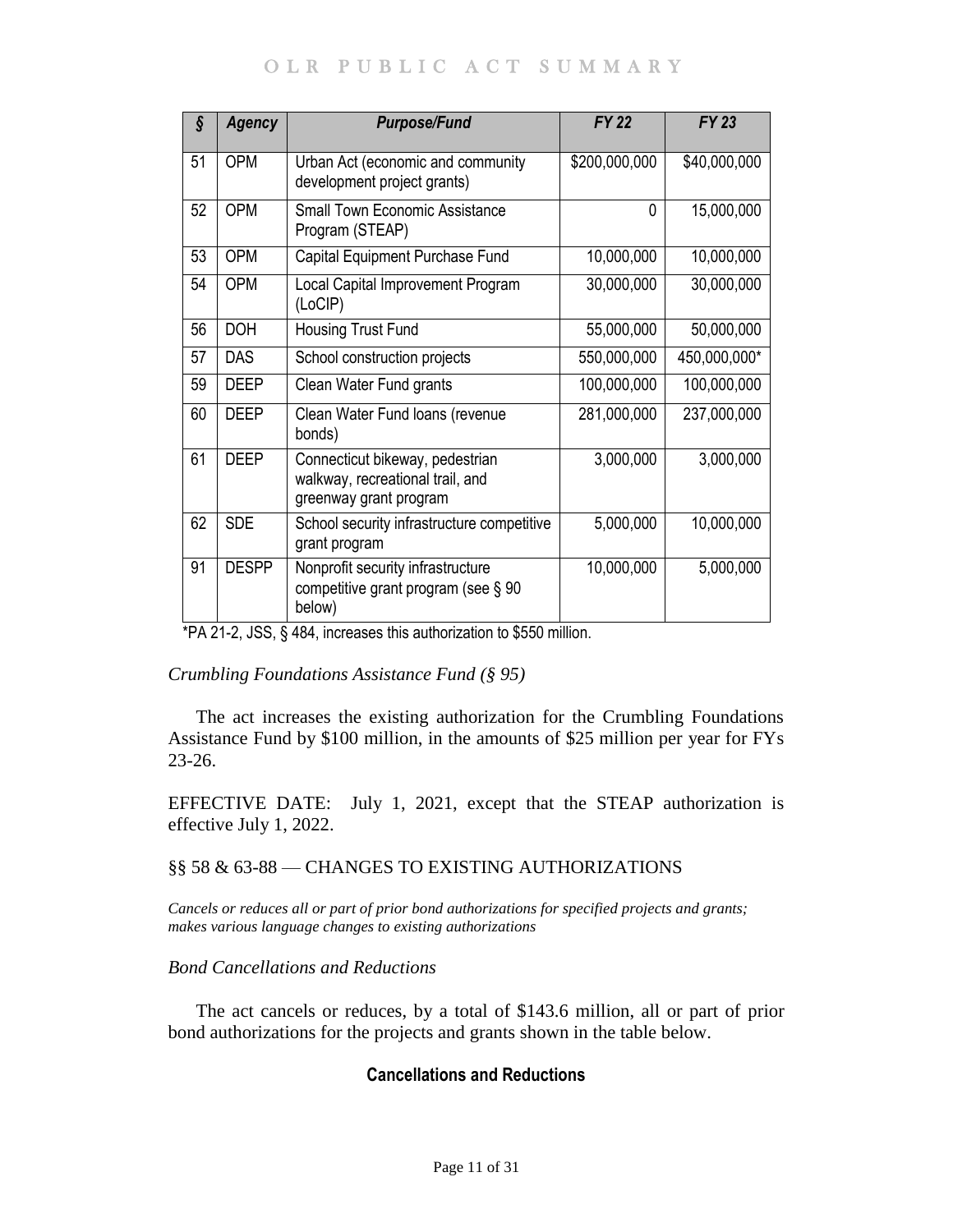# OLR PUBLIC ACT SUMMARY

| ş                                          | <b>Agency and Purpose</b>                                                                                                                                                                     | <b>Prior</b><br><b>Authorization</b> | <b>Amount</b><br><b>Cancelled</b> |
|--------------------------------------------|-----------------------------------------------------------------------------------------------------------------------------------------------------------------------------------------------|--------------------------------------|-----------------------------------|
| 58                                         | Office of Early Childhood: Smart Start<br>competitive grant program                                                                                                                           | 63,519,149                           | 15,000,000                        |
| 63-64                                      | Judicial Department: development of a<br>courthouse facility in Torrington                                                                                                                    | 25,288,700                           | 500,000                           |
| 65-66                                      | DECD: grant to Meriden for the West<br>Main Street streetscape project                                                                                                                        | 2,000,000                            | 800,000                           |
| 70-71                                      | SDE: Grants for Sheff magnet school<br>program capital start-up costs                                                                                                                         | 15,000,000                           | 323,586                           |
| 73-74                                      | DEEP: grant to Glastonbury to acquire<br>open space for conservation or municipal<br>purposes (expands the authorization's<br>allowable purposes to include<br>reimbursement of the purposes) | 10,000,000                           | 7,000,000                         |
| 75-76                                      | DESPP: planning and design for a new<br>forensic science laboratory                                                                                                                           | 6,000,000                            | 5,000,000                         |
| 77 & 79,<br>$81 - 82$ ,<br>84-85,<br>86-87 | DOL: Workforce Training Authority Fund                                                                                                                                                        | 70,000,000                           | 70,000,000                        |
| 88                                         | <b>Connecticut Municipal Redevelopment</b><br>Authority capitalization                                                                                                                        | 45,000,000                           | 45,000,000                        |

*Microgrids (§§ 67 & 78)*

The act changes the purpose of two existing bond authorizations for energy microgrids. Under prior law, the authorizations (\$15 million and \$5 million, respectively) were for a program to establish energy microgrids to support critical municipal infrastructure. The act instead directs them to the microgrid and resilience grant and loan pilot program.

# *Grant to Children's Museum in West Hartford (§§ 68 & 69)*

The act increases, by \$10 million, an existing bond authorization for nonprofits sponsoring children's museums, aquariums, and science-related programs and earmarks the funds for a grant to the Children's Museum in West Hartford.

# *Let's Go CT Capital Improvement Program (§ 72)*

The act expands the purpose for which DOT may use an existing bond authorization under the Let's Go CT program. Under prior law, the authorization was for a parking structure and pedestrian bridge in New Haven on the New Haven rail line. The act expands it to also include improvements to Union Station and the surrounding roadways in New Haven.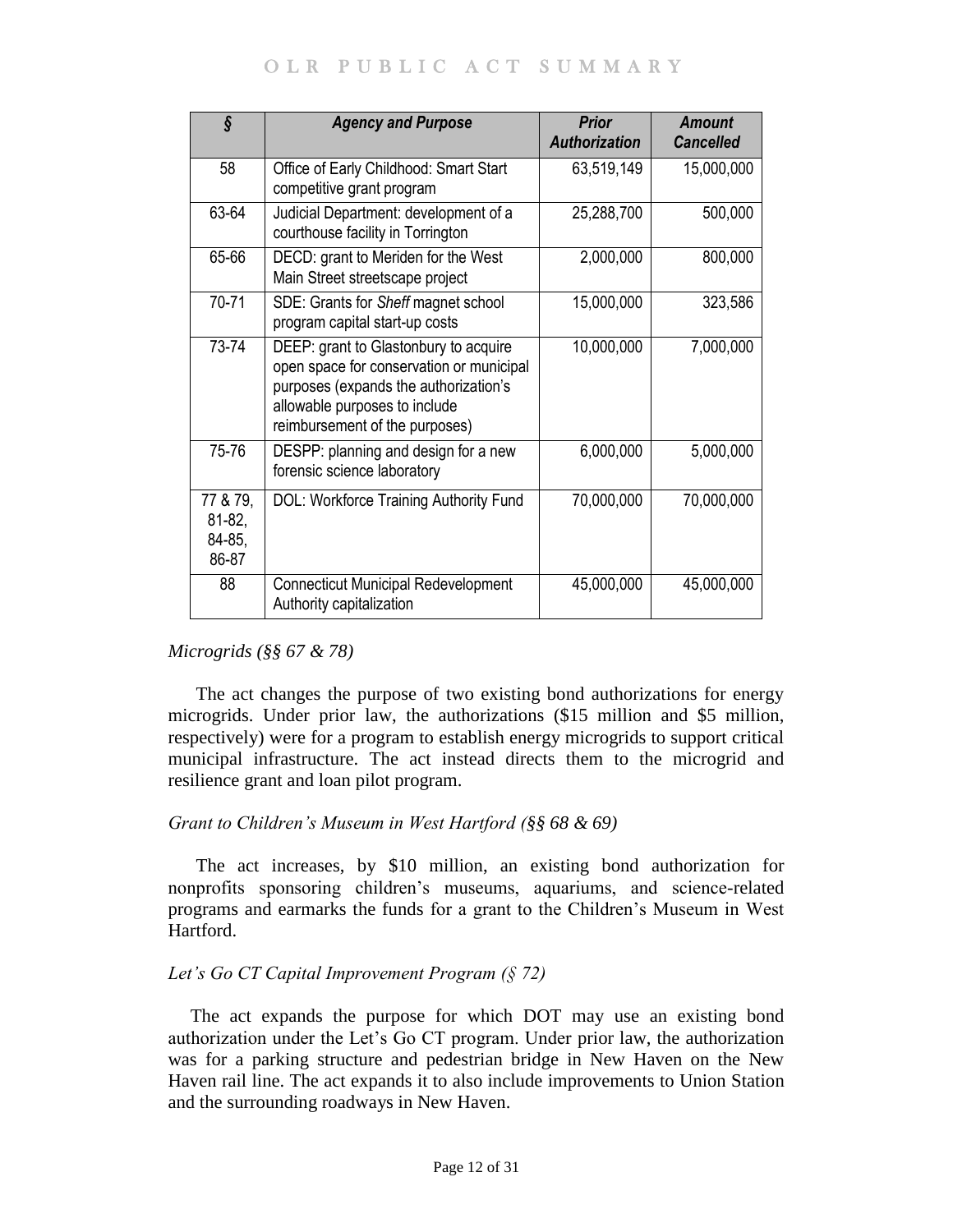#### *Healthy Homes Program (§§ 80 & 83)*

Prior law authorized bonds for the DOH and Connecticut Children's Medical Center's (CCMC) Healthy Homes Program that abates lead and addresses other environmental health and safety concerns in homes. The act eliminates references to CCMC for purposes of these authorizations.

EFFECTIVE DATE: July 1, 2021, except that the change to the Let's Go CT program is effective upon passage.

# <span id="page-12-0"></span>§ 90 — NONPROFIT ORGANIZATION SECURITY INFRASTRUCTURE COMPETITIVE GRANT PROGRAM

<span id="page-12-1"></span>*Allows for additional rounds of grant applications under the nonprofit organization security infrastructure competitive grant program*

Existing law requires DESPP to administer a competitive grant program to reimburse eligible nonprofit organizations for security infrastructure improvements. The act eliminates the July 31, 2020, deadline to apply for the grants, thus allowing for additional rounds of grant applications. (The act increases the program's authorization by \$15 million; see § 91 above). As under existing law, the grants are for certain expenses incurred on or after July 1, 2019.

The act also makes a conforming change by eliminating a provision for a second round of grant applications, limited to expenses incurred on or after February 1, 2021, if there were remaining bonds funds after the first round. EFFECTIVE DATE: July 1, 2021

<span id="page-12-3"></span><span id="page-12-2"></span>§§ 92-94 — CTNEXT INNOVATION PLACE PROGRAM *Authorizes \$64.2 million in GO bonds over a five-year period, from FY 22 to FY 26, to recapitalize CTNext's innovation place program*

The act authorizes \$64.2 million in GO bonds over a five-year period, from FY 22 to FY 26, to recapitalize CTNext's innovation place program, as shown in the table below. The bonds are subject to standard statutory bond issuance procedures and repayment requirements.

Under the act, bond proceeds may generally be used for new and existing innovation places, except that the act earmarks (1) \$10 million for deposit into the CTNext Fund in FY 24 to cover general operating expenses and (2) \$200,000 for an economic feasibility study of certain lands in Trumbull in FY 22.

| FY | Amount (\$) |
|----|-------------|
| 22 | 200,000     |
| 23 | 13,500,000  |
| 24 | 23,500,000  |
| 25 | 13,500,000  |

#### **CTNext Bond Authorizations**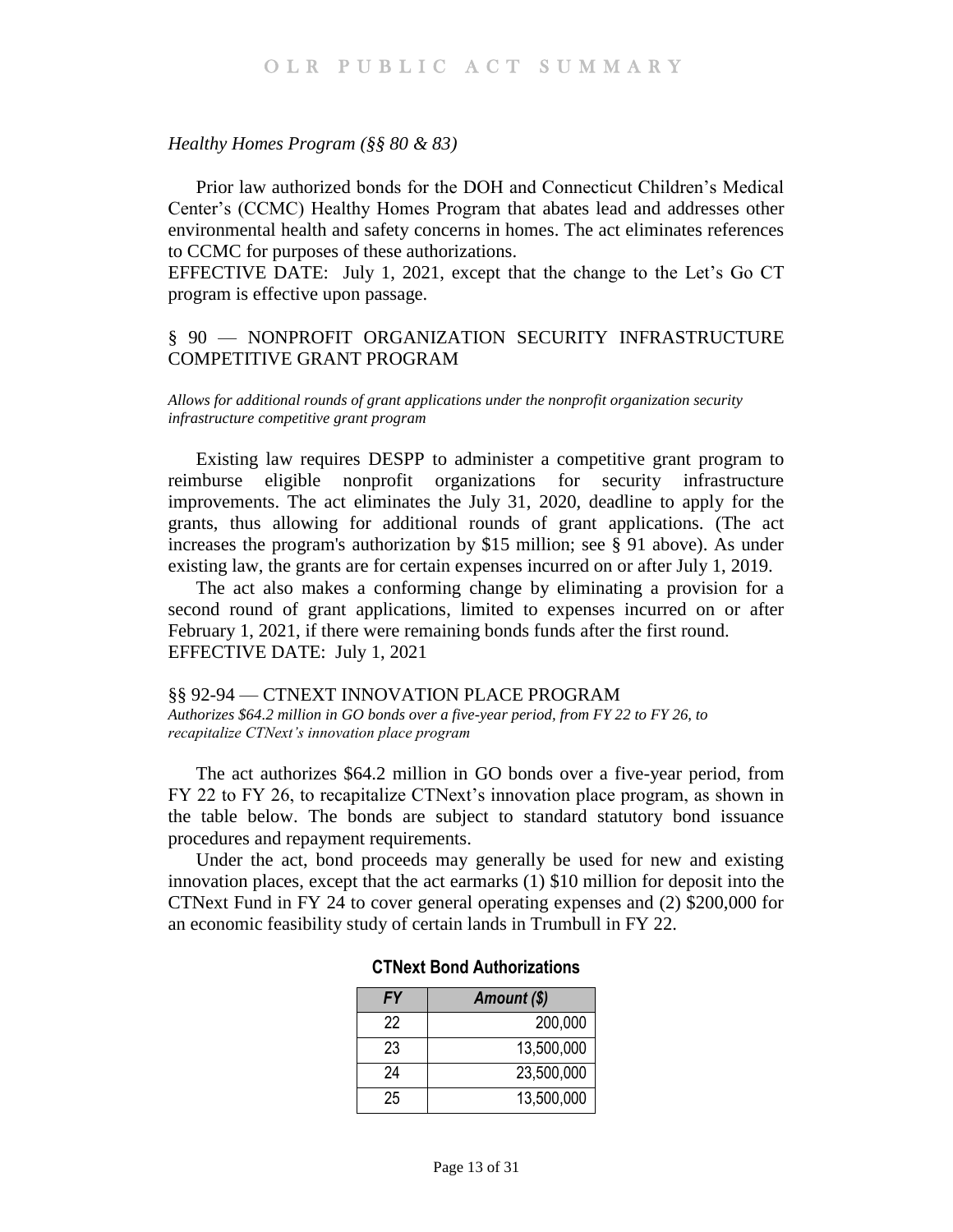# OLR PUBLIC ACT SUMMARY

|    | Amount (\$) |  |
|----|-------------|--|
| 26 | 13,500,000  |  |

The act also reestablishes and makes permanent the requirement that the CTNext board report annually by September 30 to the Commerce and Finance, Revenue and Bonding committees on the innovation place program's operation, effectiveness, and grant distribution. This requirement expired on September 30, 2020.

EFFECTIVE DATE: July 1, 2021, except that a technical change is effective July 1, 2022.

#### <span id="page-13-0"></span>§§ 96-98 — UCONN 2000 INFRASTRUCTURE PROGRAM

#### <span id="page-13-1"></span>*Increases bond authorizations for two existing UConn 2000 Phase III projects at the UConn Health Center*

The act increases bond authorizations for two existing UConn 2000 Phase III projects at the UConn Health Center, as shown in the table below. The additions total \$80.1 million in new bond authorizations under the program. To conform to the increased bond authorization, the act adjusts the annual bond limits for the UConn 2000 program for FY 22 and FY 23 by \$57.1 million and \$23 million, respectively. (PA 21-2, JSS, §§ 479-481, reduces these authorizations by \$55.1 million, resulting in a net increase of \$25 million.)

# **UConn 2000 Phase III Project Authorizations (in millions)**

| <b>Project</b>                                                                                                                                                            | <b>Prior</b>         | <b>New</b>           | <b>Change</b> |
|---------------------------------------------------------------------------------------------------------------------------------------------------------------------------|----------------------|----------------------|---------------|
|                                                                                                                                                                           | <b>Authorization</b> | <b>Authorization</b> |               |
| Deferred Maintenance/Code/ADA<br>Compliance/Infrastructure &<br>Improvements Renovation Lump Sum and<br>Utility, Administrative and Support<br>Facilities - Health Center | \$61.0               | \$110.1              | \$49.1        |
| Collections<br>Equipment,<br>Library<br>and<br>Telecommunications - Health Center                                                                                         | 75.0                 | 106.0                | 31.0          |

#### EFFECTIVE DATE: July 1, 2021

# <span id="page-13-2"></span>§§ 99 & 100 — UCONN FACULTY RECRUITMENT AND HIRING PROGRAM

#### <span id="page-13-3"></span>*Authorizes \$46.1 million in GO bonds over a five-year period for a new research faculty recruitment and hiring program at UConn*

The act (1) requires UConn to begin a new research faculty recruitment and hiring program and (2) authorizes \$46.1 million in GO bonds over a five-year period, from FY 22 to FY 26, for this purpose, as shown in the table below. The bonds are subject to standard statutory bond issuance procedures and repayment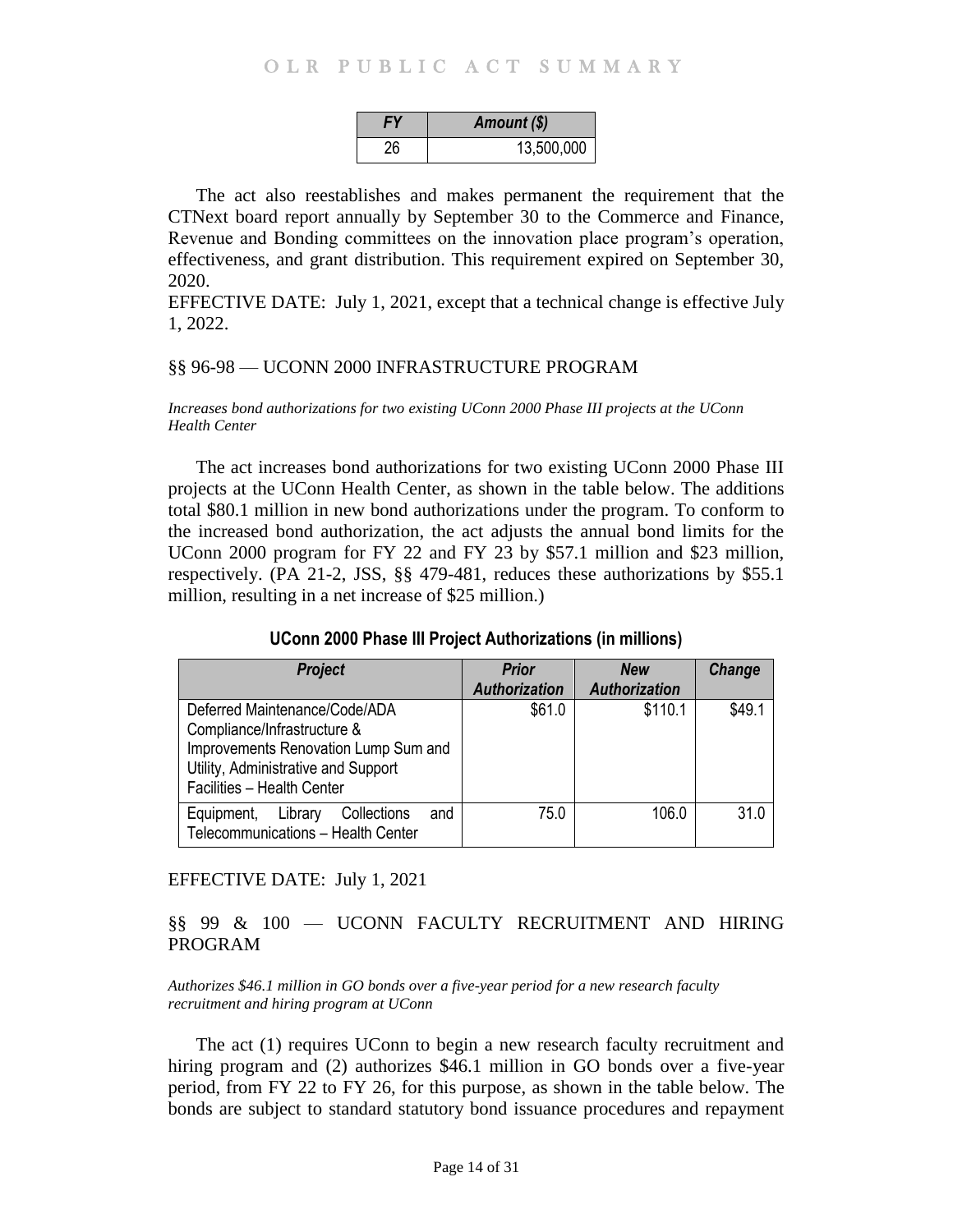#### requirements.

| <b>FY</b> | <b>Amount</b> |
|-----------|---------------|
| 22        | \$6,460,000   |
| 23        | 11,729,200    |
| 24        | 14,489,200    |
| 25        | 9,220,000     |
| 26        | 4,201,600     |

## **UConn Research Faculty Recruitment and Hiring Program GO Bond Authorizations**

# *Program Requirements*

Existing law requires UConn to develop, maintain, and revise a faculty recruitment program to attract faculty with demonstrated excellence in their research fields and an interest in (1) collaborating on research that meets societal needs or (2) commercializing discoveries, innovations, or technologies. UConn's Board of Trustees must biennially develop a plan for recruiting and hiring research faculty, including those whose research is focused on societal needs or can be commercialized.

The act requires the Board of Trustees to implement a faculty recruitment and hiring program in accordance with this plan. The program must be used to (1) hire faculty meeting the above qualifications; (2) support the faculty's compensation and related construction, renovation, and equipment costs; and (3) help UConn meet existing law's faculty recruitment goals and requirements (see above). Through this new program, UConn must also (1) encourage and facilitate the creation of new business ventures in the state that fuel economic growth and (2) provide resources for proof of concept, technology maturation, early- and laterstage venture capital funding, and other measures that encourage expansion of UConn's entrepreneurial ecosystem.

The act requires UConn's president to report on the program's implementation in his annual report on the university's progress toward the hiring goals in its faculty recruitment plan. By law, this report is submitted to the Higher Education and Finance, Revenue and Bonding committees. EFFECTIVE DATE: July 1, 2021

#### <span id="page-14-0"></span>§ 101 — GRANT TO BROOKLYN FOR RIVERSIDE PARK

<span id="page-14-1"></span>*Requires DEEP to pay a grant of \$150,000 to Brooklyn for Riverside Park improvements*

The act requires the DEEP commissioner to pay, from grants authorized under the Urban Act program, a grant of \$150,000 to Brooklyn to reimburse it for Riverside Park improvements.

EFFECTIVE DATE: Upon passage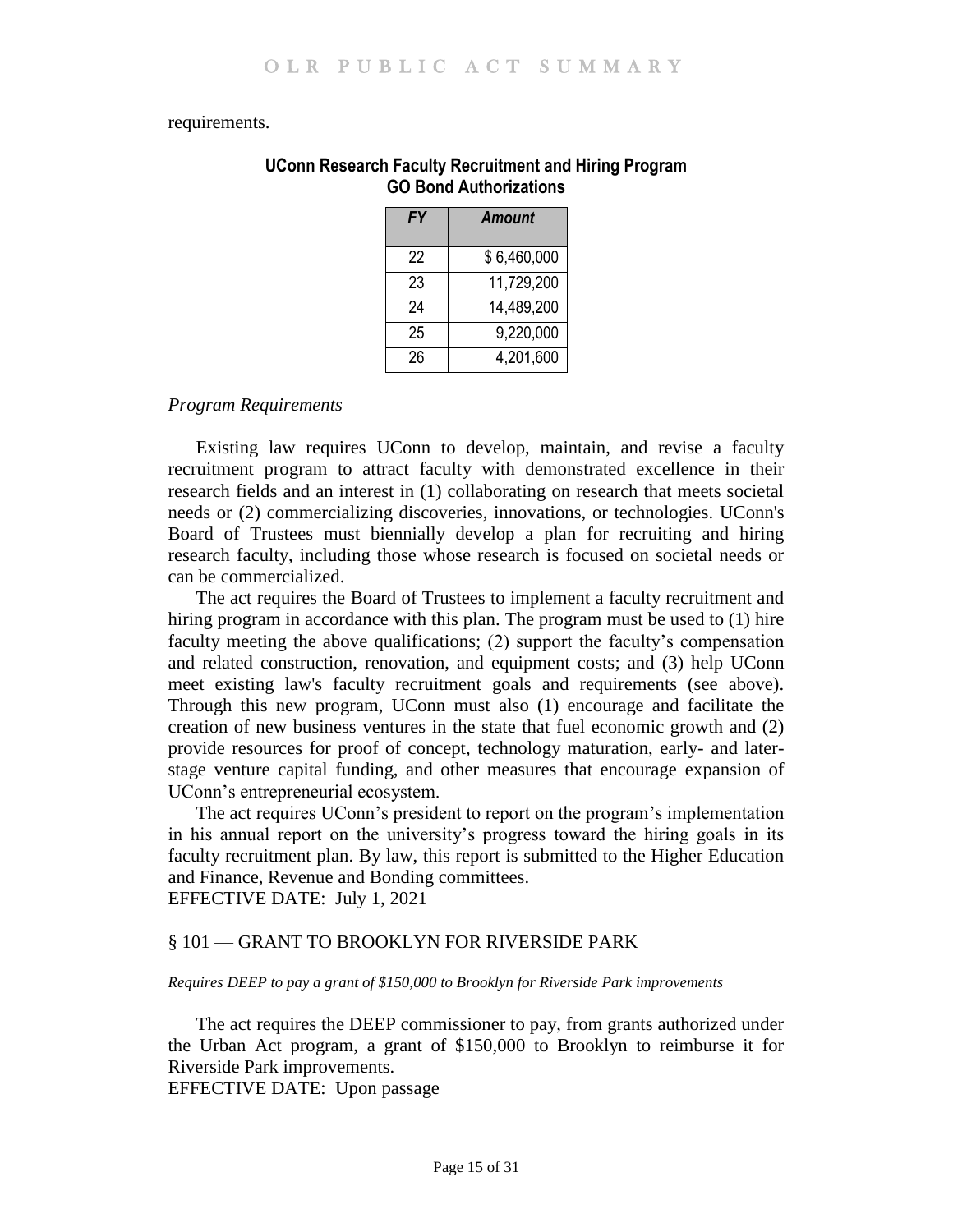#### <span id="page-15-0"></span>§ 102 — CONNECTICUT PORT AUTHORITY

<span id="page-15-1"></span>*Authorizes up to \$25 million in GO bonds over a five-year period for the Connecticut Port Authority to fund port projects in towns other than New Haven, New London, or Bridgeport*

The act authorizes up to \$25 million in GO bonds over a five-year period, capped at \$5 million in each year from FY 22 through FY 26, for the Connecticut Port Authority (CPA). If CPA does not use all or part of the capped amount in a fiscal year, that amount is added to the capped amount for the following year.

The act requires CPA to enter into a memorandum of understanding (MOU) with the OPM secretary and state treasurer regarding the bond issuance, including the extent to which federal, private, and other available funds should be added to the bond proceeds. The MOU must provide for the issuance of these bonds to fund CPA's port projects in towns other than New Haven, New London, or Bridgeport. (The state's three deep water ports are in these cities.) The MOU is subject to the State Bond Commission's approval, which satisfies the standard approval requirements under the GO Bond Procedure Act.

Subject to the caps, the act deems the principal amount of the authorized bonds to be an appropriation, allocation, and allotment of the bond amounts. The bonds are subject to standard statutory conditions.

EFFECTIVE DATE: Upon passage

# <span id="page-15-2"></span>§§ 103-111 — CONNECTICUT BABY BOND TRUST

#### <span id="page-15-3"></span>*Establishes the Connecticut Baby Bond Trust program, administered by the state treasurer, and authorizes up to \$600 million in bonds for the program*

The act establishes the Connecticut Baby Bond Trust program, administered by the state treasurer, and authorizes up to \$600 million in bonds for the program (\$50 million per year) from FYs 23 through 34. Under this program, the treasurer must (1) create accountings for babies born on or after July 1, 2021, whose births were covered under HUSKY (i.e., designated beneficiaries) and (2) deposit \$3,200 into each designated beneficiary's accounting at birth. Once they have reached age 18, designated beneficiaries that meet the act's eligibility requirements may receive the funds in their accountings, including any investment earnings, to be used for an eligible expenditure. Eligible expenditures generally include those for education, home-buying, business investments, and personal financial investments.

EFFECTIVE DATE: July 1, 2021

#### *Trust Requirements (§ 104)*

Under the act, the trust is an instrumentality of the state performing essential governmental functions. It receives and holds all deposits, gifts, bequests, endowments, government grants, and other sources of funds, and the earnings on those funds, until disbursed to a designated beneficiary.

The act requires that deposits be made in cash and specifies that funds in the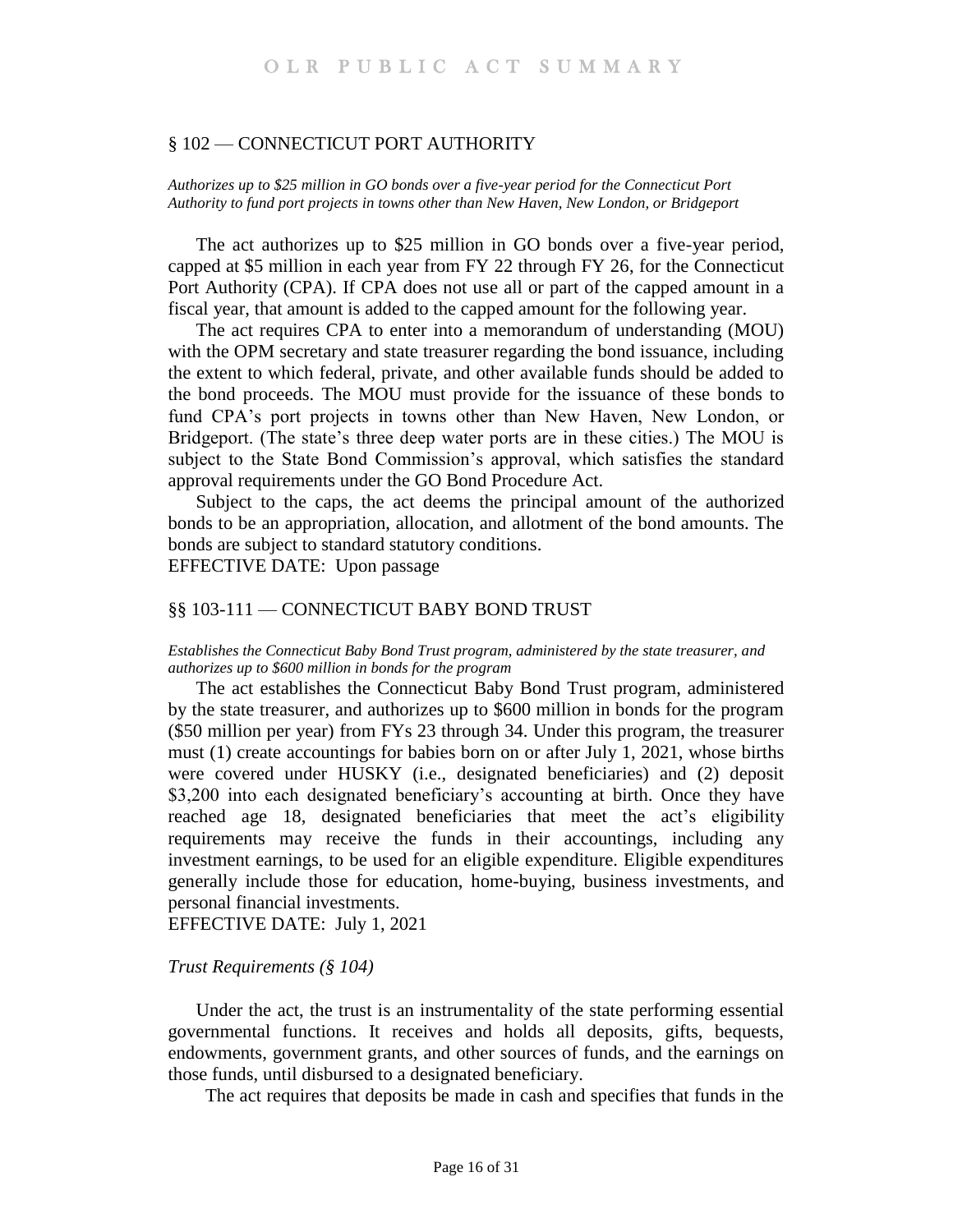trust are not the property of the state and cannot be combined with state funds. The act also specifies that the trust is not a state department, institution, or agency, and the state has no claim on its funds. The trust must continue to exist as long as it has deposits or obligations and until terminated by law. Unclaimed assets escheat to the state under the law for unclaimed property held by a fiduciary.

Under the act, any contract entered into by the trust, or any obligation of the trust, is not a state debt or obligation, and the state has no obligation on account of the trust. Amounts that must be paid from the trust are limited to the amount deposited in the trust available for the payments. The trust's deposits may be disbursed only in accordance with the act.

### *Treasurer's Authority and Powers (§§ 104 & 105)*

Under the act, the state treasurer must receive, maintain, administer, invest, and disburse the trust's money. On behalf of the trust and to carry out its purposes, he may:

- 1. receive and invest the trust's money as described below;
- 2. enter into contractual agreements for services for the trust (e.g., legal, actuarial, administrative, and consulting) and pay for them with the trusts' assets;
- 3. obtain insurance;
- 4. apply for, accept, and spend public or private donations to enable the trust to achieve its objectives;
- 5. adopt regulations;
- 6. sue and be sued;
- 7. establish funds within the trust; and
- 8. take other necessary action to carry out the act's purposes and incidental to the treasurer's duties under the act.

#### *Investment (§ 106)*

The act requires the state treasurer to (1) invest the trust's funds in a reasonable way to achieve its objectives; (2) exercise a prudent person's care and discretion; and (3) consider such things as rate of return, risk, maturity, portfolio diversification, liquidity, projected disbursements and expenditures, and expected deposits and other gifts. Under the act, these requirements apply regardless of existing state laws on the treasurer's investment authority, including the (1) requirement that the treasurer's trust fund investments be reviewed by the Investment Advisory Council and (2) statutory constraints that limit the percentage of state funds invested in common stock and investments in companies doing business in specified countries.

He need not require that the trust invest in government bonds or other funds he administers. The act requires that the trust's assets be continuously invested and reinvested, consistent with the trust's objectives, until they are disbursed for eligible expenditures or spent on the trust's operational expenses.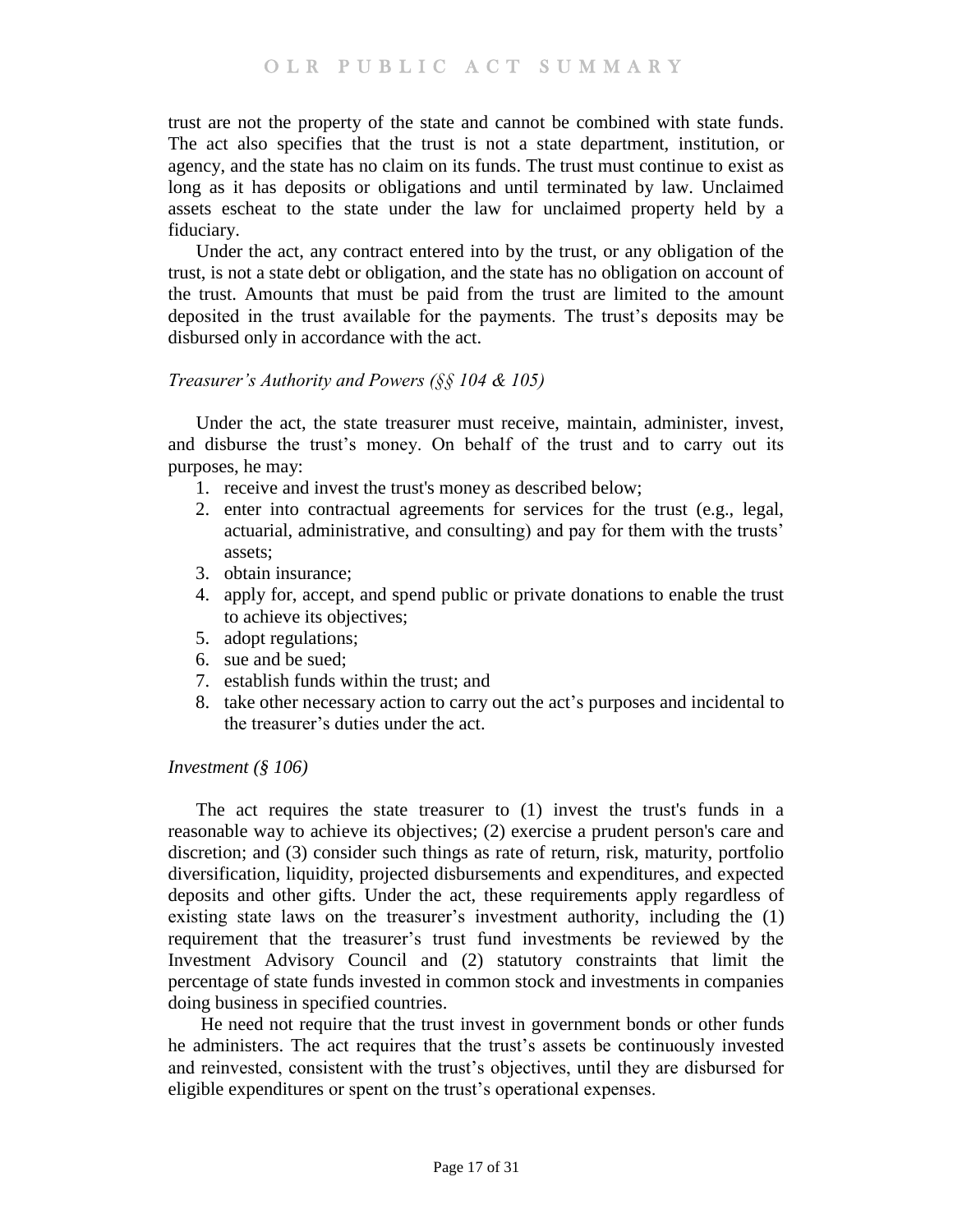#### *Tax Exemption (§107)*

The act provides that the trust's property and earnings are exempt from all state and local taxes.

#### *Impact on Assistance Programs and Need-Based Aid (§ 108)*

The act specifies that, to the extent federal law allows, and regardless of any state statute, funds invested in the trust are not considered assets or income for purpose of determining an individual's eligibility for (1) any Department of Social Services (DSS)-administered assistance program or (2) need-based, institutional aid grants offered at the state's public eligible educational institutions.

#### *Designated Beneficiary Accountings (§§ 109-110)*

*Initial Deposit.* The state treasurer must establish an accounting for each designated beneficiary and transfer, from the General Fund to the trust, \$3,200 to the beneficiary's accounting at birth. (PA 21-2, JSS, § 485, (1) allows, rather than requires, him to make this transfer; (2) provides that the transfer amount may be up to \$3,200; and (3) requires that it be made from the program's bond proceeds, rather than the General Fund.) Each beneficiary's accounting must include the amount transferred at birth, plus the beneficiary's pro rata share of the trust's total net investment earnings. (PA 21-2, JSS, § 485, also requires that the transfer amount be proportionately reduced for any year in which the amount of bond funds made available under the program is insufficient to provide the \$3,200 transfer to each beneficiary.)

*Claims for Eligible Expenditures.* A designated beneficiary is eligible to receive the total amount in his or her accounting for an eligible expenditure if he or she (1) is age 18 to 29, (2) has completed a financial literacy requirement prescribed by the treasurer, and (3) is a state resident at the time of the claim. "Eligible expenditures" include any of the following expenses, as prescribed by the treasurer: (1) education, (2) purchasing a home in the state, (3) investing in a business here, or (4) investing in financial assets or personal capital that provides long-term wage or wealth gains. The act allows the treasurer to adopt regulations for these provisions.

Under the act, if a designated beneficiary fails to submit a valid claim, as determined by the treasurer, before his or her  $30<sup>th</sup>$  birthday or dies before doing so, then the amount of his or her accounting is credited back to the trust's assets.

#### *MOU With DSS (§109)*

The act requires the state treasurer and DSS to enter into an MOU to establish information-sharing practices in order to carry out these provisions. It makes the MOU contingent on adequate consent authorizing the disclosure of designated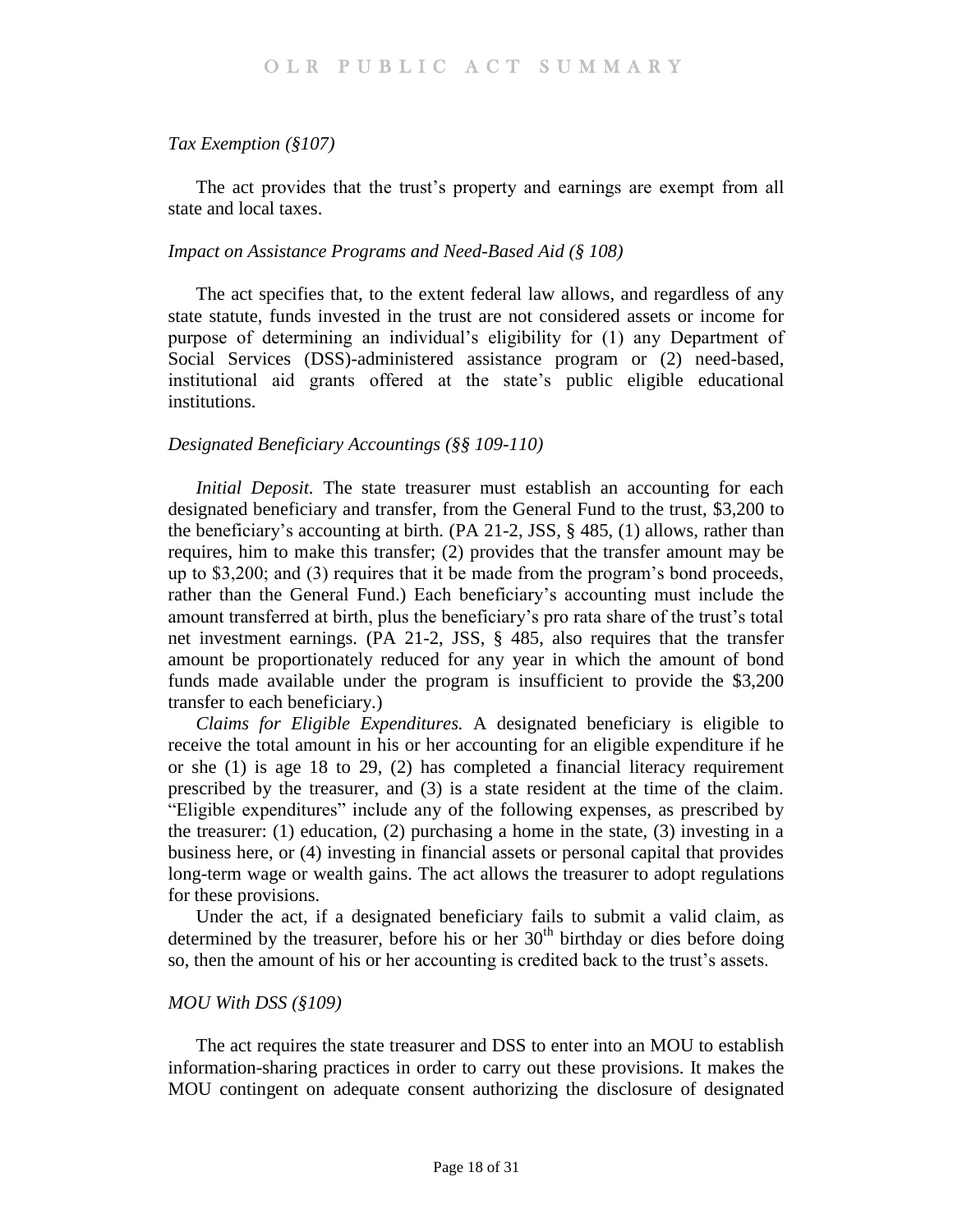beneficiaries' confidential information under any applicable state or federal laws.

### *Bonds (§ 111)*

*Authorization.* The act authorizes the state treasurer to issue up to \$600 million in state GO bonds for the program, in amounts of up to \$50 million per year from FYs 23-34. It also authorizes him to issue (1) additional bonds or other debt to fund the issuance costs and (2) refunding bonds to retire bonds previously issued under this provision. (PA 21-2, JSS, § 485, repeals these provisions, instead allowing the State Bond Commission to authorize the issuance of these bonds, subject to the same \$50 million per-year cap. In doing so, it subjects the bonds issued for this program to the standard Bond Commission approval process.)

*Governor's Approval.* Beginning by September 1, 2022, the act requires DSS to annually inform the treasurer of the number of designated beneficiaries born in the prior fiscal year. The treasurer must then promptly submit to the governor and OPM secretary a calculation of the total deposit amount required to credit \$3,200 for each of these beneficiaries. (PA 21-2, JSS, § 486, requires him to send this information by certified mail.) No later than 30 days after this submission, the governor may approve or disapprove all or some of the amount by notifying the treasurer, in writing, of his decision and the reasons for it. If the governor does not act within 30 days, the bond issuance for that fiscal year is deemed approved. The treasurer may issue bonds in that amount, subject to the annual cap, plus additional amounts for issuance costs and capitalized interest, if any. (PA 21-2, JSS, § 486, eliminates these provisions allowing the governor to approve or disapprove the treasurer's bond issuance.)

If the amount required for the deposits in any fiscal year is less than the capped amount, or if the governor disapproves some or all of the issuance for that year, then the remaining amount under the cap is carried forward and added to the capped amount for a subsequent fiscal year, but no later than FY 33. If the governor approves only a portion of the total amount the treasurer calculated in his report, or if the amount calculated by the treasurer exceeds the annual allocation cap, the amount credited for each designated beneficiary's account for that fiscal year must be proportionately reduced. (PA 21-2, JSS, § 486, instead provides that if the Bond Commission does not allocate all or a portion of the bonds in any fiscal year, then the remaining amount must be carried forward and added to the authorized amount for the next two succeeding fiscal years.) Issuance costs may be added to the capped amount in each fiscal year.

Subject to the act's capping provisions and following the governor's approval or deemed approval of the issuance, the act deems the principal amount of the authorized bonds to be an appropriation and allocation of the bond amounts and an allotment by the governor of funds. The treasurer may make the deposit to the trust from available funds regardless of whether the authorized bonds have then been issued and must maintain a separate, nonlapsing account to record the bond proceeds and deposits made. (PA 21-2, JSS, § 486, eliminates these provisions.)

*Treasurer's Powers.* The act incorporates and applies to the bonds applicable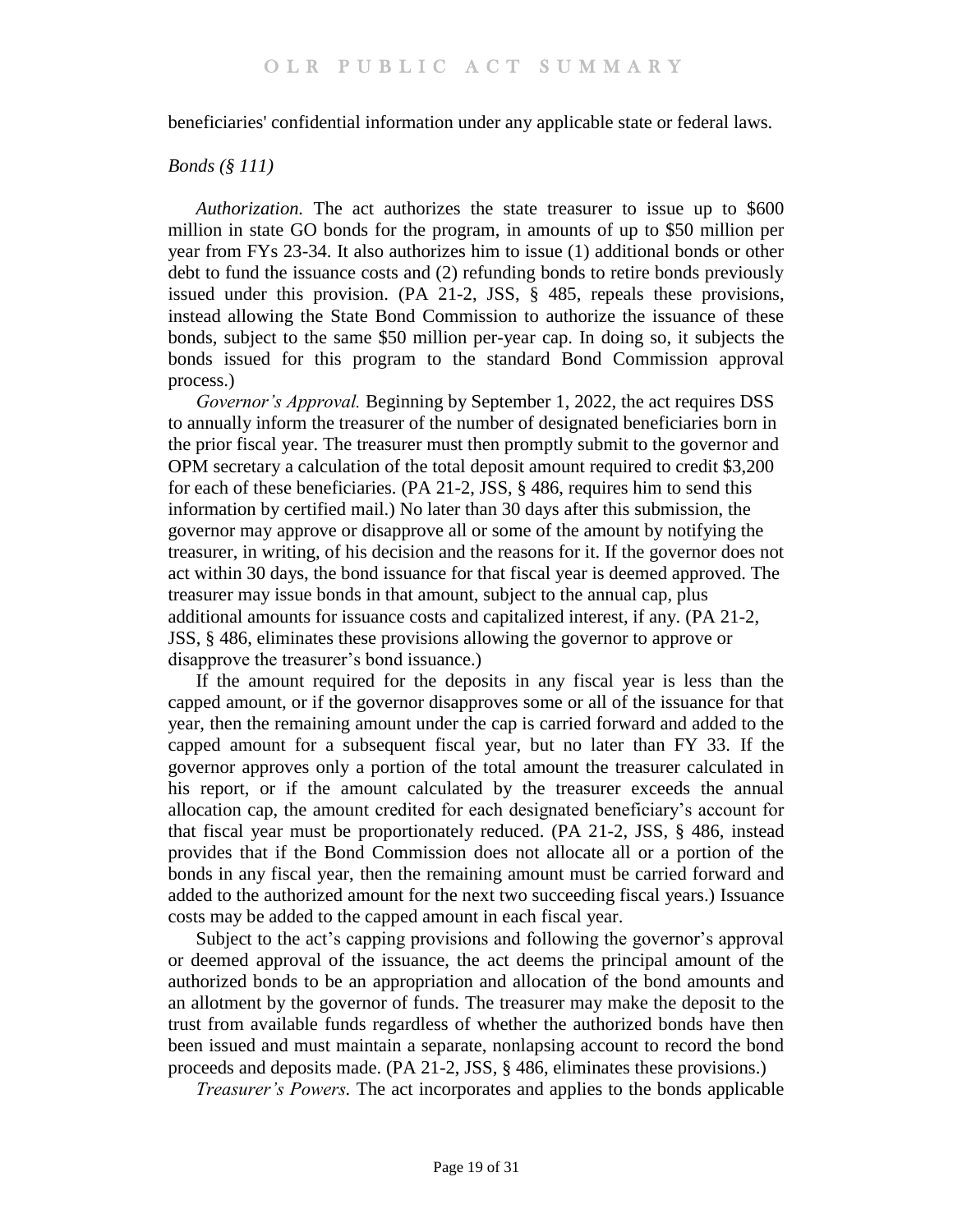statutory provisions relating to state bonds, including provisions authorizing the treasurer to make contracts, agreements, and promises relating to the bonds; and establishing the procedure and venue for, and state defenses in, any bondholder lawsuit under contracts, agreements, and covenants relating to the bonds.

The act exempts interest on, and gains from the sale of, the notes from all taxes imposed by the state or under its authority, except estate or succession taxes. It also allows the treasurer to make whatever representations and agreements are necessary or appropriate to ensure that note holders receive available federal tax benefits on note interest. The agreements may include (1) promises to provide secondary market disclosure information; (2) arrangements for the information to be provided through an agent or trustee; and (3) remedies, limited to specific performance, for breaching an agreement. (A "secondary market" is any sale after the initial public offering.)

*Indemnification.* The act indemnifies state elected and appointed officials and employees from financial losses, including legal fees, arising out of claims of negligence in providing secondary market disclosure information or performing other duties under any agreement to do so. The indemnification does not (1) cover willful and wanton fraud or (2) preclude a governmental immunity defense to any claim, demand, or suit.

*Investment.* The act makes the bonds legal investments for banks, insurance companies, fiduciaries, and public bodies and allows public officers to accept them for any purpose for which they may receive or deposit state obligations.

*Legal Actions Related to the Bonds.* The act allows the Hartford Superior Court to enter a judgment against the state based on (1) an express contract between the state and bond holders or (2) contracts or agreements the act allows the treasurer to make relating to the notes. Such a judgment must include any claim or set-off the state has against the plaintiffs. The case must be heard without a jury. The act reserves to the state all legal defenses in such a case except governmental immunity and allows either party to move that the action have privilege in its trial assignment.

# <span id="page-19-0"></span>§ 112 — COMMUNITY INVESTMENT FUND 2030

<span id="page-19-1"></span>*Authorizes up to \$875 million in bonds for a five-year bonding program to fund qualifying projects and grants in distressed communities; establishes a 21-member board to make funding recommendations under the program; authorizes an additional \$1.25 billion in bonds for the program that is contingent on agreement between the governor and board and the legislature reauthorizing the program; beginning in FY 22, requires that \$125 million of the funds available for the state's Economic Action Plan be reserved for specified projects meeting specified criteria*

The act establishes a five-year, \$875 million bonding program, from FYs 23- 27, to fund qualifying projects and grants in eligible municipalities (i.e., those designated as public investment communities or alliance districts). It establishes a 21-member board, the Community Investment Fund 2030 board, within DECD to accept applications for funding under the program from municipalities, community development corporations, and nonprofits undertaking eligible projects. The act establishes a process by which the board reviews the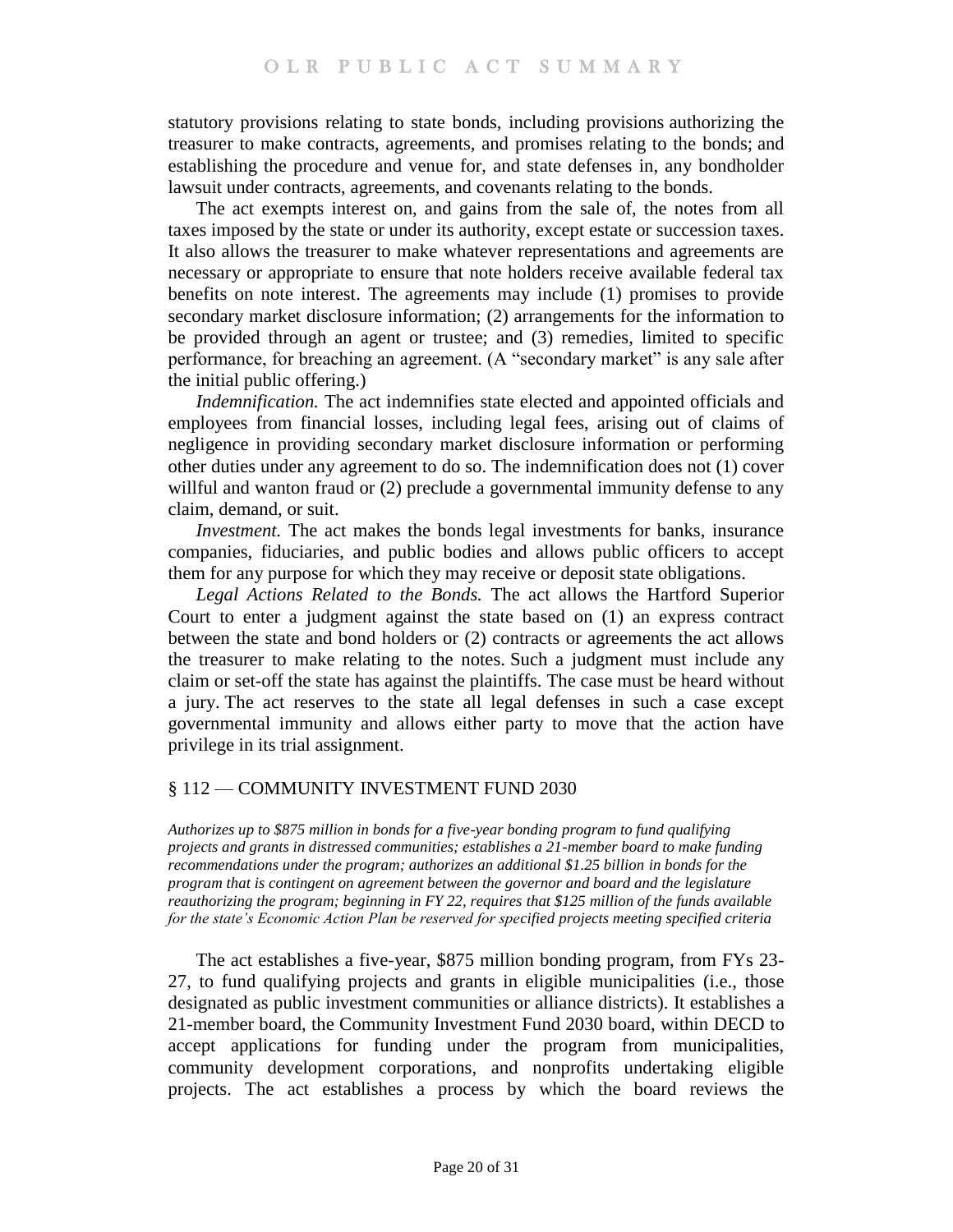applications and submits them to the governor for his review. Each eligible project for which the governor recommends a bond allocation must be considered at a Bond Commission meeting within two months after the board's recommendation to the governor.

The act also authorizes an additional five years and \$1.25 billion of bonding under the program, from FYs 28-32, but makes the authorization contingent on agreement between the governor and board and the legislature reauthorizing the program.

### EFFECTIVE DATE: Upon passage

### *Community Investment Fund 2030 Board*

*Members and Appointing Authorities.* The act establishes the Community Investment Fund 2030 board within DECD. Under the act, the board is composed of 17 ex-officio members and four appointed members. The ex-officio members are the (1) top six legislative leaders; (2) two chairpersons of the Finance, Revenue and Bonding Committee's general bonding subcommittee; (3) OPM secretary, attorney general, treasurer, comptroller, and secretary of the state, or their designees; and (4) economic and community development, administrative services, social services, and housing commissioners, or their designees. The four appointed members are as follows:

- 1. one each appointed by the House speaker and Senate president pro tempore who must be members of the General Assembly's Black and Puerto Rican Caucus and
- 2. two appointed by the governor.

*Appointments.* The appointing authorities must make their initial appointments by August 22, 2021. The gubernatorial appointees' terms are coterminous with the governor's term or until their successors are appointed, whichever is later. Appointing authorities must fill any vacancies for the balance of the unexpired term.

*Conflicts of Interest.* The act provides that it is not a conflict of interest for a trustee, director, partner, officer, stockholder, proprietor, counsel, or employee of any person to serve as a board member, provided the individual abstains from deliberation, action, or vote by the board in specific respect to such person, firm, or corporation. The governor's appointed members are considered public officials and must follow the State Code of Ethics for Public Officials.

*Meetings and Procedures.* The House speaker and Senate president pro tempore must serve as the board's chairpersons and schedule its first meeting by January 1, 2022. The board must meet at least quarterly.

Eleven board members constitute a quorum for transacting business. Appointees are not compensated but may, within available funds, be reimbursed for necessary expenses they incur in performing their duties.

*Staff.* The DECD commissioner or his designee (i.e., the "administrator") must hire any additional employees necessary to help the board carry out its duties.

*Powers and Duties.* The act establishes the following powers and duties for the board: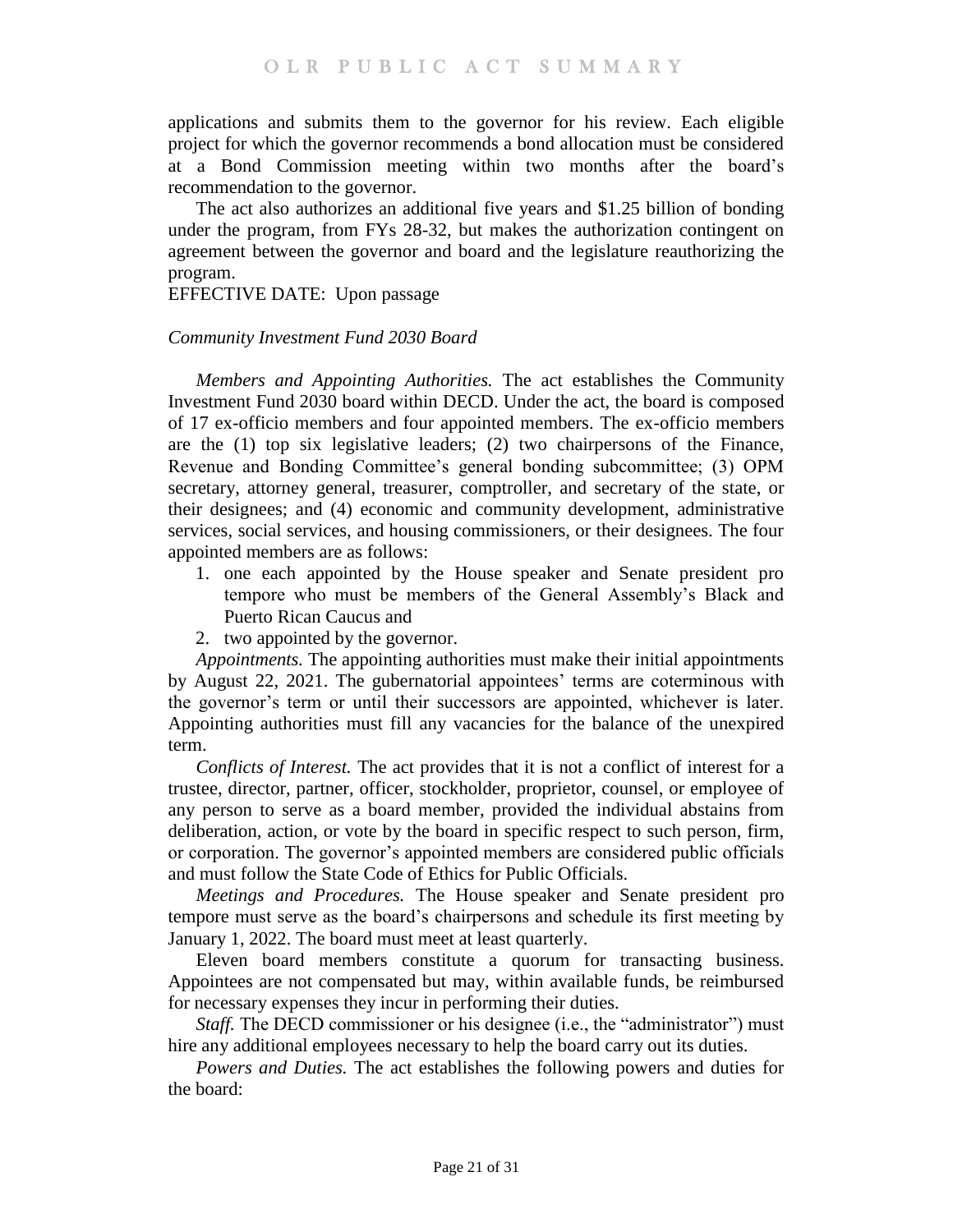- 1. review eligible projects to be recommended to the governor as described below,
- 2. establish bylaws governing its procedures,
- 3. review and provide comments to DECD on projects funded through the state's Economic Action Plan (see *Economic Action Plan* below), and
- 4. perform any other actions necessary and appropriate to carry out its duties.

# *Eligible Projects*

Under the act, an "eligible project" is a project or grant, as described below, that furthers consistent and systematic fair, just, and impartial treatment of all individuals. This includes individuals who belong to underserved and marginalized communities that have been denied such treatment, such as Black, Latino, and indigenous and Native American people; Asian Americans and Pacific Islanders and other people of color; religious minorities; lesbian, gay, bisexual, transgender, and queer persons and others comprising the LGBTQ+ community; people who live in rural areas; and people otherwise adversely affected by persistent poverty or inequality.

The projects or grants may be proposed by a municipality, community development corporation, or nonprofit corporation. Proposed projects must promote economic or community development in an eligible municipality. They may include brownfield remediation; affordable housing; new or improved water and sewer infrastructure to support smaller scale economic development; pedestrian safety and traffic calming improvements; new or improved energy resiliency or clean energy projects; and land acquisition and capital projects to build, rehabilitate, or renovate buildings and structures to facilitate or improve home rehabilitation programs and facilities (e.g., libraries and senior centers).

Proposed grants must be to provide (1) a revolving loan program, microloans, or gap financing to small businesses located within an eligible municipality or (2) start-up funds to establish a small business there.

# *Application and Review Process*

The act requires the board to establish an application and review process with guidelines and terms for providing funds to eligible projects from the bond proceeds authorized from FYs 23-27, as described below. Once the process has been established, the board's chairpersons must notify each municipality's chief elected official (CEO) and publicize the funds' availability. Municipal CEOs, community development corporations (CDCs), and nonprofits may in turn apply to the board to request funds for an eligible project. The board must meet to consider applications submitted and determine which, if any, it will recommend to the governor for approval.

*Evaluation Criteria.* In evaluating applications, the act requires the board to give priority to eligible projects that (1) are proposed by a municipality that (a) has implemented local hiring preferences in accordance with state law or (b) has or will leverage municipal, private, philanthropic, or federal funds for the project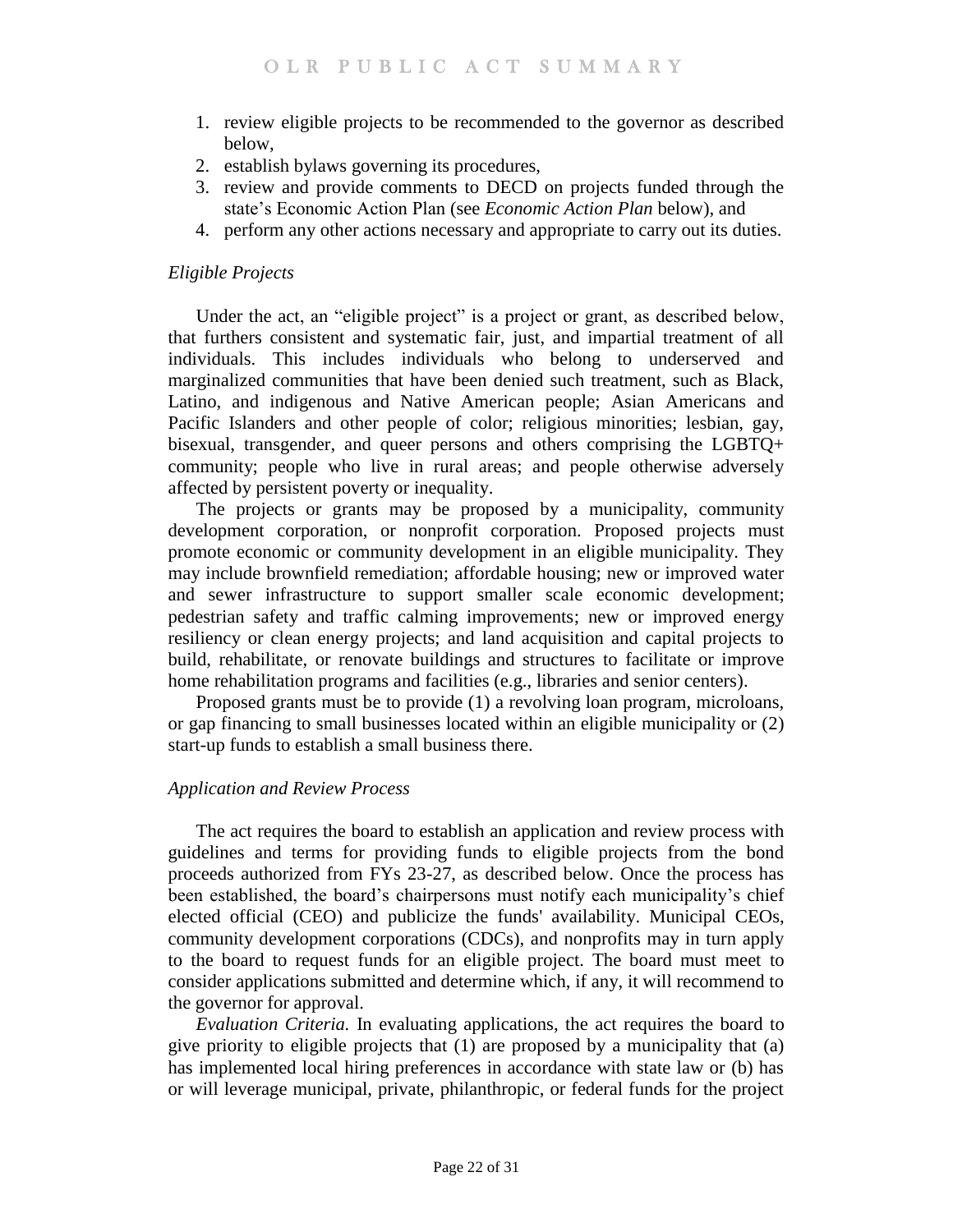and (2) have a project labor agreement or employ or will employ ex-offenders or individuals with physical, intellectual, or developmental disabilities. The board must additionally prioritize municipal applications that include a letter of support for the proposed eligible project from a General Assembly member or members in whose district the eligible project is or will be located.

For grant proposals that the recipient will use for small business loans or financing, the board must also consider the (1) default risk on the repayment of a proposed loan or financing program and (2) eligible project's impact on the municipality's job creation or retention, blighted properties, and community. The board may not recommend any proposed loan or financing program for which the interest rate varies from the prevailing market rate.

*Recommendations to the Governor.* Under the act, the board's chairpersons must submit a list of the board's recommended projects and grants to the governor whenever the board deems it necessary and desirable. The board may also recommend state funding of up to \$175 million in any fiscal year.

For each proposed project, the list must include (1) a description of the project; (2) the municipality in which it is located; (3) any cost estimates, schematics, or plans for the project; and (4) the total estimated project costs. For each proposed grant, the list must include (1) a description of, and specific terms for, any proposed loans, financing, or start-up funds to be provided from the grant and (2) the types of small businesses that may be eligible for the funds. For both proposed projects and grants, the list must also include the amount of funds sought and applicable fiscal year to which the disbursement will be attributed.

*Governor's Project Review.* After receiving the board's list, the governor must review the recommended projects and grants and may recommend changes to any of them. He must determine the most appropriate funding method for each project and give the board his decision for each one, and the reasons, in writing. The board may, at a future meeting, reconsider any of the projects for which the governor recommends a change.

Each eligible project for which the governor recommends a bond allocation must be considered at a State Bond Commission meeting within two months after the date the board submitted it to the governor on its list of recommended projects.

*Administration*. Funds for approved eligible projects may be administered on the board's behalf by a state agency, as determined by the OPM secretary, as long as the board's administrator and the state, acting by and through the OPM secretary, has entered into an MOU.

#### *Legislative Report*

By August 31, 2023, the act requires the board to report to the General Assembly, the General Assembly's Black and Puerto Rican caucus, state auditors, and the governor on the following information for the preceding fiscal year:

- 1. a list of eligible projects recommended by the board and approved by the governor;
- 2. the total amount of funds provided for these projects;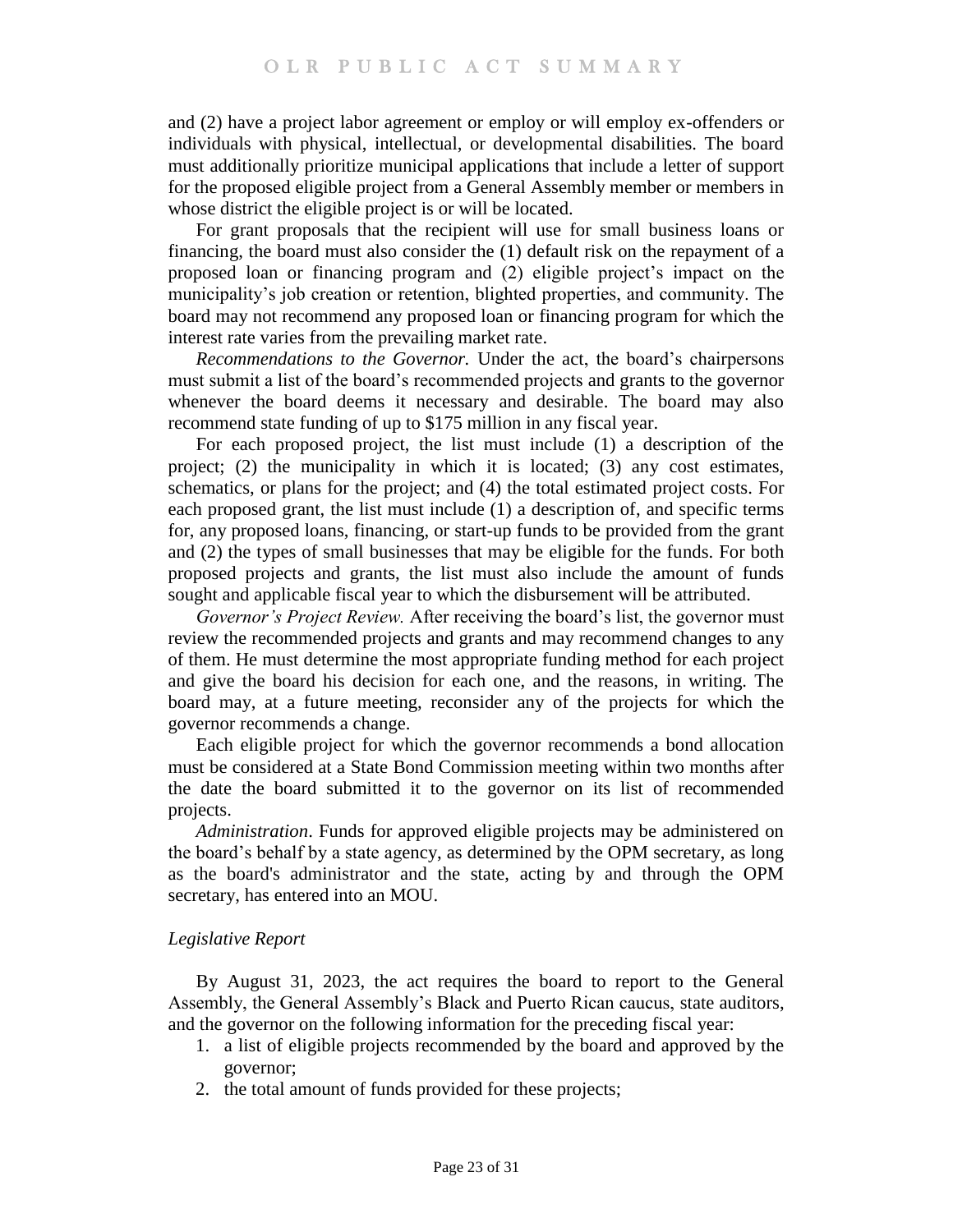- 3. for each project, a description and the amount and terms of the funds provided;
- 4. the projects' status and any remaining allocated fund balance; and
- 5. any other information the board deems relevant or necessary.

The board must submit this same report annually for each fiscal year in which funds are disbursed for eligible projects.

#### *Audit Requirement*

The act requires the state auditors to biennially audit the eligible projects funded under this program and report their findings to the governor, OPM secretary, and General Assembly.

### *Bond Authorization*

*FYs 23-27.* The act authorizes up to \$875 million in GO bonds over five years, in amounts of up to of \$175 million per year for FYs 23-27. The proceeds from these bonds must be used for (1) costs related to an eligible project (a) recommended by the board and approved by the governor and (b) for which the governor has determined that bond funding is appropriate and that no other bound authorization is available and (2) paying or reimbursing the DECD commissioner for administrative costs, including allocated staff costs and other out-of-pocket costs attributable to the board's administration and operation.

The bonds are subject to standard statutory conditions. Any amount that the State Bond Commission does not allocate in any such fiscal year is added to the capped amount for the following year. Any issuance costs and capitalized interest may be added to the capped amounts.

*FYs 28-32.* The act authorizes an additional \$1.25 billion in GO bonds for FYs 28 through 32 that are contingent on (1) agreement between the governor and board and (2) the General Assembly adopting a resolution affirming the board's reauthorization and the program established under the act. As with the bonds for FYs 23-27, the proceeds from these bonds must be used to fund eligible projects for which the governor has determined that bond funding is appropriate and that no other bond authorization is available. The bonds are subject to the same standard statutory conditions and carryforward provisions described above. *Economic Action Plan*

Beginning in FY 22, and for each fiscal year thereafter, the act requires that \$125 million of the funds available for the state's "Economic Action Plan" be reserved for projects that provide the following:

1. (a) a revolving loan program, microloans, or gap financing to women or minority-owned small businesses; (b) start-up funds to establish such businesses; (c) brownfield remediation or broadband expansion; or (d) human services, workforce development, mental health services, educational programming, preapprenticeship and apprenticeship training, youth services programming, or physical, intellectual, and developmental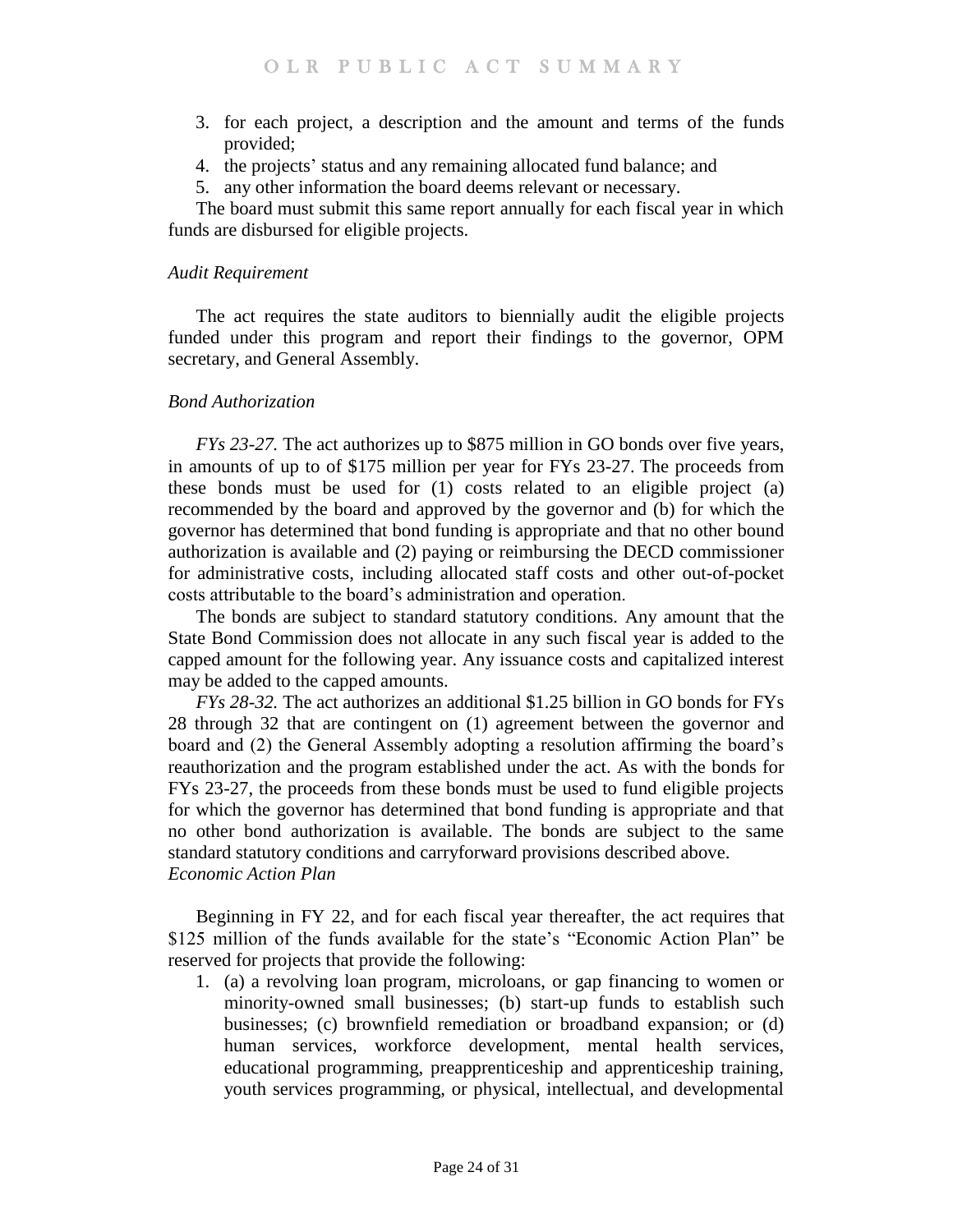disability services;

- 2. the potential to directly impact community enrichment programs for, or related to, financial literacy, home ownership opportunity, free or reduced tuition for vocational training schools, academic scholarships, seniors' and veterans' services, and arts and culture; or
- 3. the potential to directly impact youth and adult enrichment programs for, or related to, "earn while you learn" programs, paid internships, or summer youth programming.

The DECD commissioner must (1) receive and consider comments from the Community Investment Fund 2030 Board on funding for these projects, (2) provide quarterly expenditure reports to the board for the projects, and (3) hold public hearings for the projects before the board. (PA 21-2, JSS, §§ 475 & 488, eliminates these provisions and instead allows the DECD commissioner, for FYs 22 to 24 and in coordination with the OPM secretary, to use bond funds, federal American Rescue Plan Act (ARPA) funds, and available resources to provide grants for selected major projects to implement the state's Economic Action Plan. Under the act, the Community Investment Fund 2030 board must review and provide comments to DECD on these projects, rather than the projects funded from the \$125 million of reserved funds described above.)

The "Economic Action Plan," also referred to as the "Economic Development Action Plan," is Governor Lamont's proposal to use a combination of state bonds, tax credits, private and municipal matching funds, and other funding streams to support specified economic development programs.

# <span id="page-24-0"></span>§ 113 — SCHOOL CONSTRUCTION GRANT COMMITMENTS

<span id="page-24-1"></span>*Authorizes 15 school construction state grant commitments totaling \$393 million toward total project costs of \$637.7 million; reauthorizes two high school renovation projects with additional estimated project costs of \$119.7 million and an estimated state share of \$111.4 million*

The act authorizes 15 school construction state grant commitments totaling \$393 million toward total estimated project costs of \$637.7 million. It also reauthorizes two high school renovation projects that have changed substantially in scope or cost (Windham High School and Bullard-Havens Technical High School), with additional estimated project costs of \$119.7 million and an estimated state share of \$111.4 million.

Under the state school construction grant program, the state reimburses towns and local districts for a percentage of eligible school construction costs through state GO bonds (with less wealthy municipalities receiving a higher reimbursement). The municipalities pay the remaining costs. School districts must begin project construction within two years of the grant commitment.

For each project authorized by the act, the table below shows the district, school, project type, estimates for total cost and state grant commitment, and state reimbursement rate.

# **2021 School Construction Grant Commitments**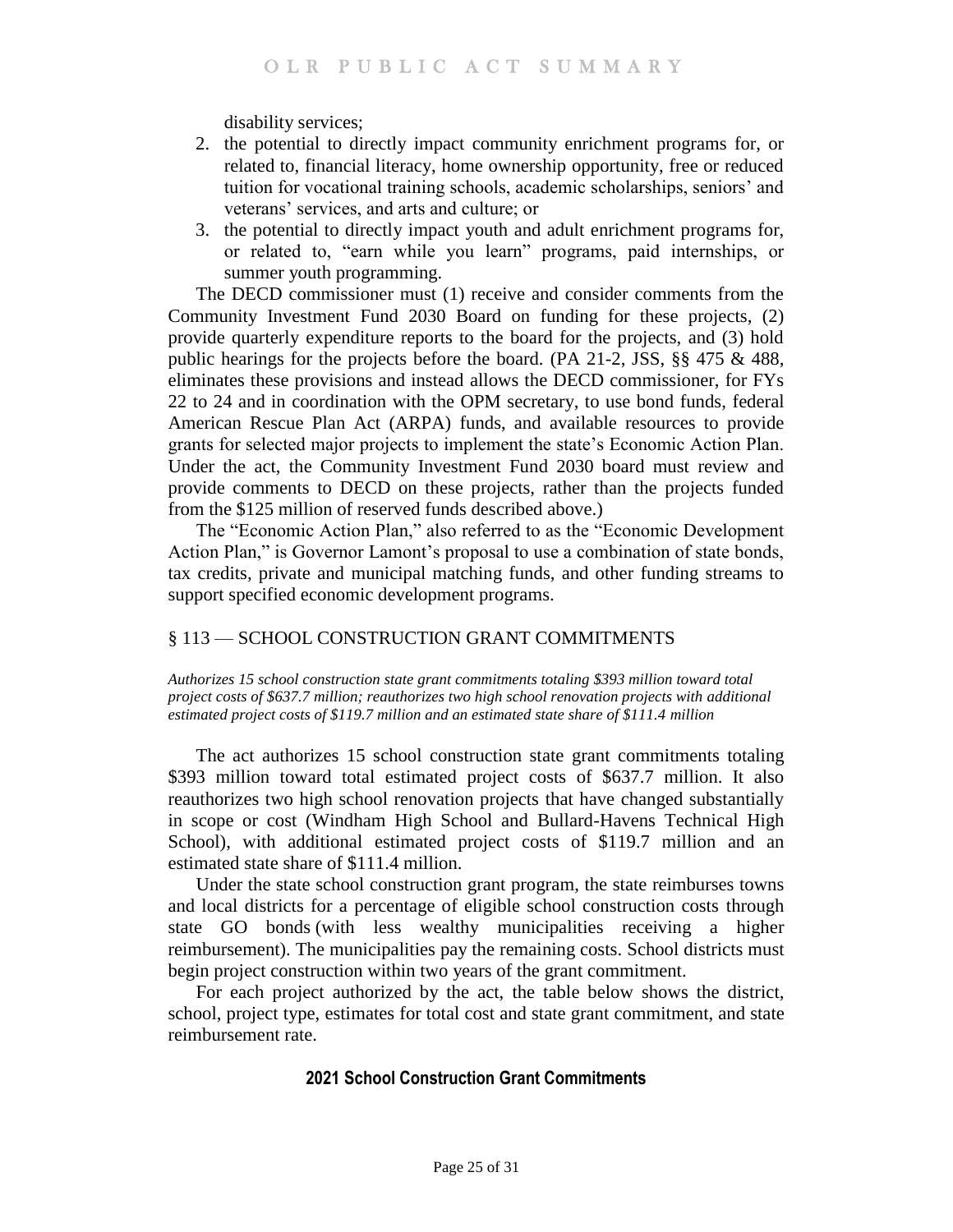| <b>District</b>          | <b>School</b>                                         | <b>Project</b><br><b>Type</b> | <b>Estimated</b><br><b>Project Costs</b> | <b>Estimated</b><br><b>Grant</b> | <b>Reimbursement</b><br>Rate |
|--------------------------|-------------------------------------------------------|-------------------------------|------------------------------------------|----------------------------------|------------------------------|
| North<br><b>Branford</b> | <b>North</b><br><b>Branford</b><br><b>High School</b> | <b>New</b>                    | \$66,242,390                             | \$29,100,282                     | 43.93%                       |
| Norwalk                  | Cranberry<br>Elementary<br>School                     | <b>New</b>                    | 45,000,000                               | 10,125,000                       | 22.50%                       |
| South<br>Windsor         | Pleasant<br>Valley<br>Elementary<br>School            | <b>New</b>                    | 58,500,000                               | 22,148,100                       | 37.86%                       |
| Torrington               | Torrington<br>Middle &<br>High School                 | <b>New</b>                    | 159,575,000                              | 100,308,845                      | 62.86%*                      |
| West<br>Haven            | Washington<br>Elementary<br>School                    | <b>New</b>                    | 38,803,926                               | 26,052,956                       | 67.14%                       |
| Danbury                  | Ellsworth<br>Avenue<br>School<br>Annex                | Extension/<br>Alteration      | 9,600,000                                | 6,137,280                        | 63.93%                       |
| Hartford                 | <b>Betances</b><br>Learning<br>Lab Magnet<br>School   | Renovation                    | 43,709,774                               | 41,524,285                       | 95.00%                       |
| Hartford                 | E. B.<br>Kennelly<br>School                           | Renovation                    | 51,416,225                               | 48,845,414                       | 95.00%                       |
| Hartford                 | Fred D.<br>Wish<br>Museum<br>School                   | Renovation                    | 49,320,000                               | 46,854,000                       | 95.00%                       |
| Killingly                | Killingly<br>Memorial<br>School                       | Renovation                    | 34,000,000                               | 24,981,400                       | 73.21%                       |
| Newington                | Anna<br>Reynolds<br>Elementary<br>School              | Renovation                    | 35,500,000                               | 20,792,350                       | 58.57%                       |
| Norwalk                  | Naramake<br>Elementary<br>School                      | Extension/<br>Alteration      | 3,500,000                                | 1,137,500                        | 32.50%                       |
| Westport                 | Coleytown<br>Middle<br>School                         | Renovation                    | 32,372,235                               | 6,820,830                        | 21.07%                       |
| Regional<br>District 1   | Housatonic<br>Valley<br>Regional<br>High School       | Vo-Ag<br>Equipment            | 319,533                                  | 255,626                          | 80.00%                       |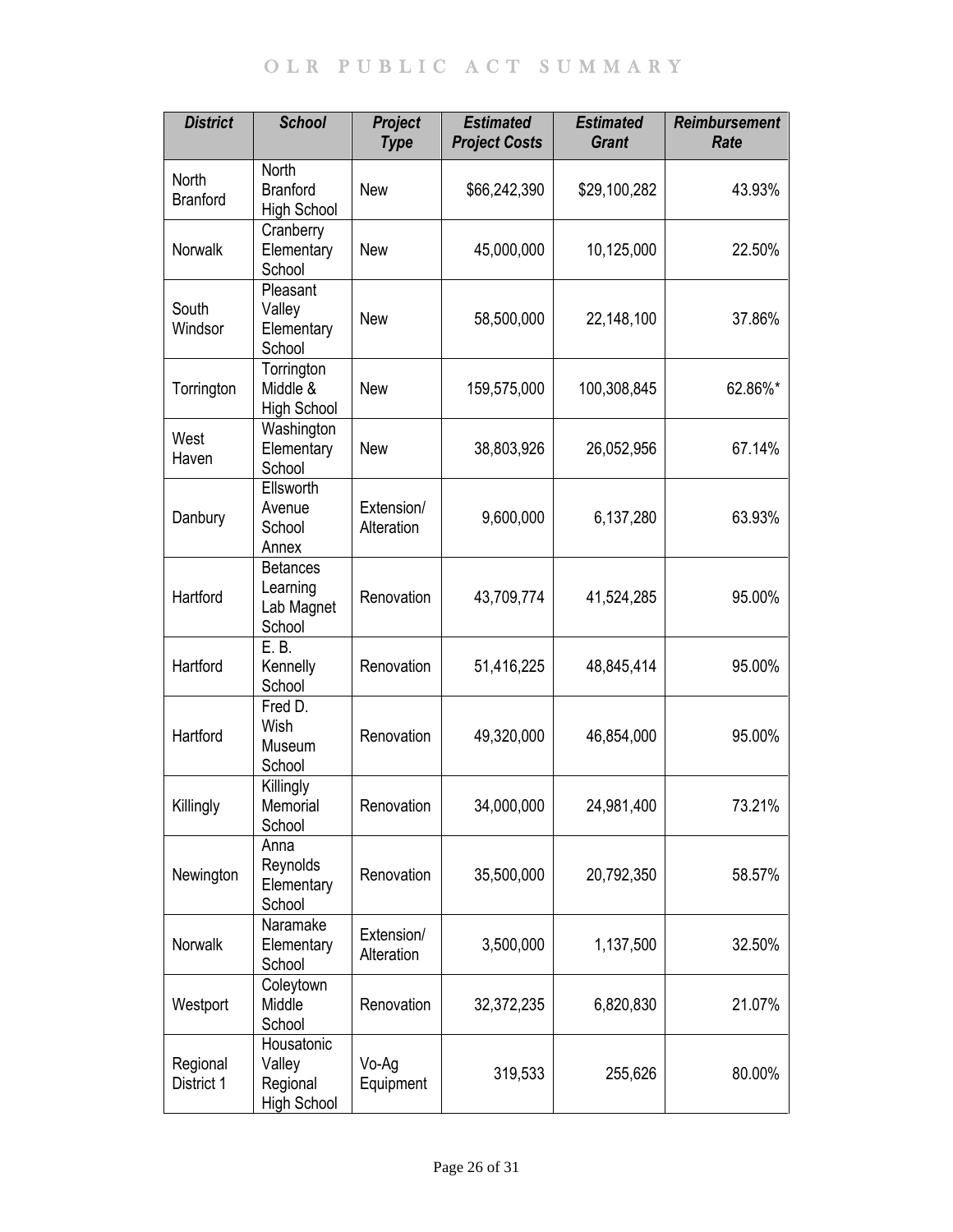| <b>District</b>                                                                         | <b>School</b>                              | <b>Project</b><br><b>Type</b> | <b>Estimated</b><br><b>Project Costs</b> | <b>Estimated</b><br><b>Grant</b> | <b>Reimbursement</b><br>Rate |
|-----------------------------------------------------------------------------------------|--------------------------------------------|-------------------------------|------------------------------------------|----------------------------------|------------------------------|
| <b>LEARN</b><br>(New<br>London<br>area<br>regional<br>educational<br>service<br>center) | <b>_EARN</b><br>Ocean<br>Avenue<br>Academy | Special<br>Education          | 9,851,000                                | 7,880,800                        | 80.00%                       |
| <b>Totals</b>                                                                           |                                            |                               | \$637,710,983                            | \$392,964,668                    |                              |

\*The act allows the project to qualify for an 85% reimbursement rate if certain conditions are met; see § 127 below.

#### *Reauthorized Projects*

PA 18-138 initially authorized the Windham High School renovation project with a total estimated project cost of \$71,670,200 and a 79.64% state reimbursement rate for the grant. The act authorizes a new total project estimated cost of \$112,329,500, which is an increase of \$40,659,300. Correspondingly, the state grant commitment increases from the original \$57,078,147 to \$89,459,214. (However, the act also allows the project to qualify for a 95% reimbursement rate if certain conditions are met; see § 122 below.)

PA 15-3, JSS, reauthorized the Bullard-Havens Technical High School extension and alteration project in Bridgeport (prior to that it was initially authorized by PA 05-6, JSS) with an estimated cost of \$60,383,000. The act reauthorizes a new estimated total project cost of \$139,447,195, which is an increase of \$79,064,195. Since this is a state high school, the state pays for 100% of the project.

EFFECTIVE DATE: Upon passage

# <span id="page-26-0"></span>§ 114 — WATER BOTTLE FILLING STATIONS

<span id="page-26-1"></span>*Requires water bottle filling stations to be included in all school building projects for new construction, renovation, or replacement on any project list DAS submits to the General Assembly beginning July 1, 2022*

The act adds a requirement that water bottle filling stations be included in all school building projects for new construction, extension, major alteration, renovation, or replacement on any project list DAS submits to the General Assembly beginning July 1, 2022. It does this by prohibiting DAS from approving any school building project plan that does not include installing at least one water bottle filling station (1) per 100 students of the projected school building enrollment, (2) on each new floor or wing of the school building, and (3) in any food service area of the school building.

EFFECTIVE DATE: July 1, 2021

# <span id="page-26-2"></span>§ 115 — DAS TECHNICAL HIGH SCHOOL STATUS REPORT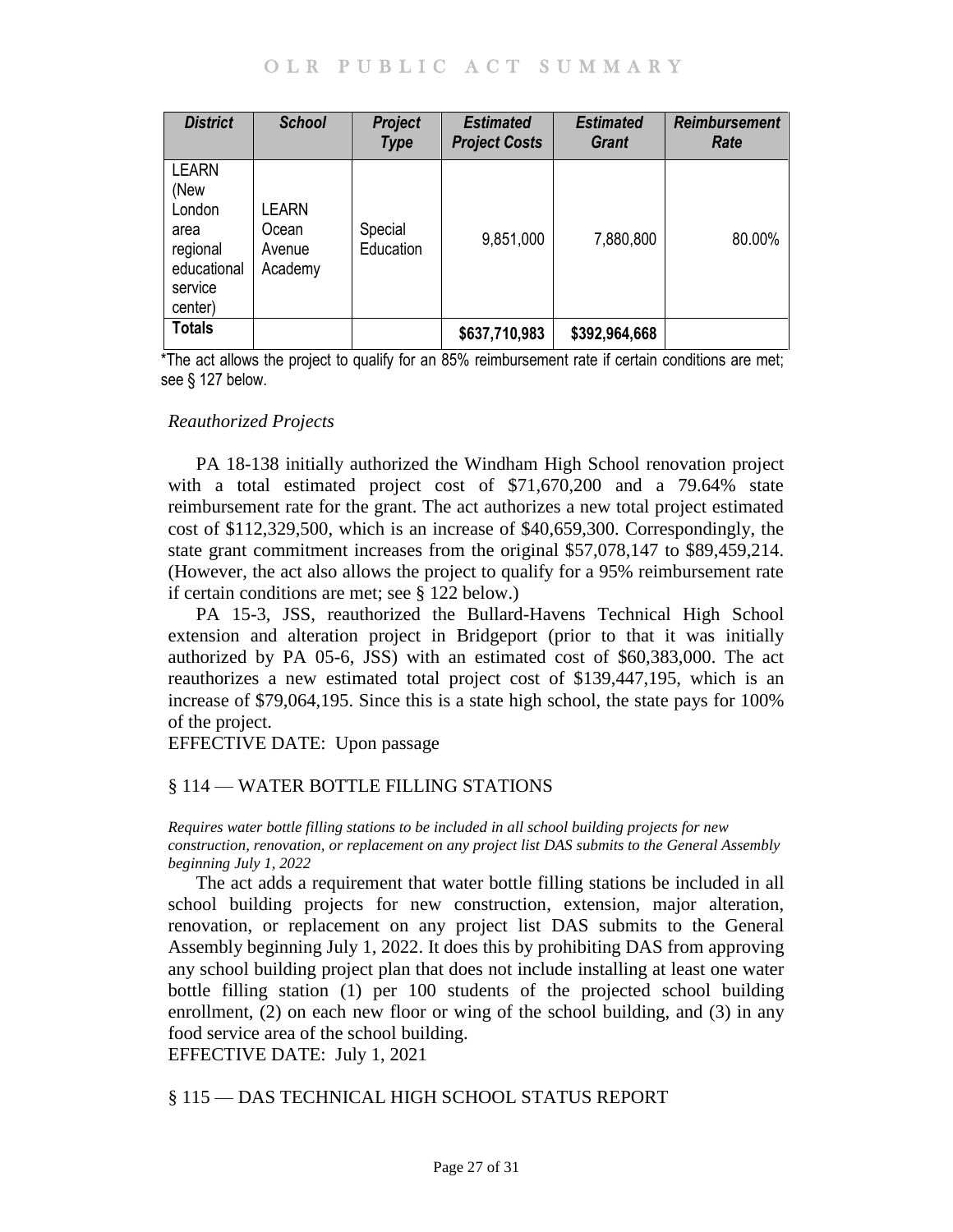<span id="page-27-0"></span>*Requires DAS, starting by January 1, 2023, to (1) biennially develop a status report on all current and pending school building projects for the Technical Education and Career System (TECS) and (2) submit it to the Education Committee*

The act requires DAS, starting by January 1, 2023, to biennially develop a status report on all current and pending school building projects for TECS (formerly known as the technical high school system). The report must include the (1) costs associated with each TECS school building project, (2) anticipated date of the next project application for each TECS school, (3) projected start date of pending projects, and (4) completion dates of current school building projects. DAS must submit the report to the Education Committee. EFFECTIVE DATE: July 1, 2021

# <span id="page-27-1"></span>§§ 116-119 & 121-128 — PROJECT EXEMPTIONS, WAIVERS, AND MODIFICATIONS

<span id="page-27-2"></span>*Exempts 21 school construction projects from certain statutory and regulatory requirements to allow them to, among other things, qualify for state reimbursement grants, receive higher reimbursement percentages for these grants, or receive a lower project withholding amount prior to completing an audit* 

The act exempts 21 school construction projects from various statutory and regulatory requirements to allow them to, among other things, (1) qualify for state reimbursement grants, (2) receive higher reimbursement percentages for these grants, or (3) receive a lower project withholding amount prior to completing an audit. These exemptions are referred to as "notwithstandings." (PA 21-2, JSS, §§ 487 & 490, repeals three of these exemptions and modifies another.)

The table below describes the notwithstandings that the act grants and the provisions repealed by PA 21-2, JSS.

| <b>Section</b> | Town                         | <b>School and Project</b>                                  | <b>Exemption, Waiver, or Other Change</b>                                                                                                                                            |
|----------------|------------------------------|------------------------------------------------------------|--------------------------------------------------------------------------------------------------------------------------------------------------------------------------------------|
| 116            | Hamden                       | Spring Glen School, new<br>construction                    | Waives any audit deficiencies if the costs<br>do not exceed \$1,792,894                                                                                                              |
| 116            | Hamden                       | Wintergreen Interdistrict<br><b>Magnet School facility</b> | Waives any audit deficiencies if the costs<br>do not exceed \$1,315,012                                                                                                              |
| 116            | Hamden                       | Hamden Middle School, new<br>construction                  | Waives any audit deficiencies if the costs<br>do not exceed \$2,940,200                                                                                                              |
| 117            | <b>New</b><br><b>Britain</b> | <b>Chamberlain Elementary</b><br>School, renovation        | Allows change of project scope to include<br>preschool facilities if the total project cost<br>does not exceed \$75 million                                                          |
| 118            | <b>New</b><br><b>Britain</b> | Holmes Elementary School,<br>renovation                    | Waives the requirement to apply before<br>June 30, 2020, to be on the 2021 priority<br>list for the project with a maximum cost of<br>\$55 million, if the town files an application |

**Notwithstandings for School Construction Projects**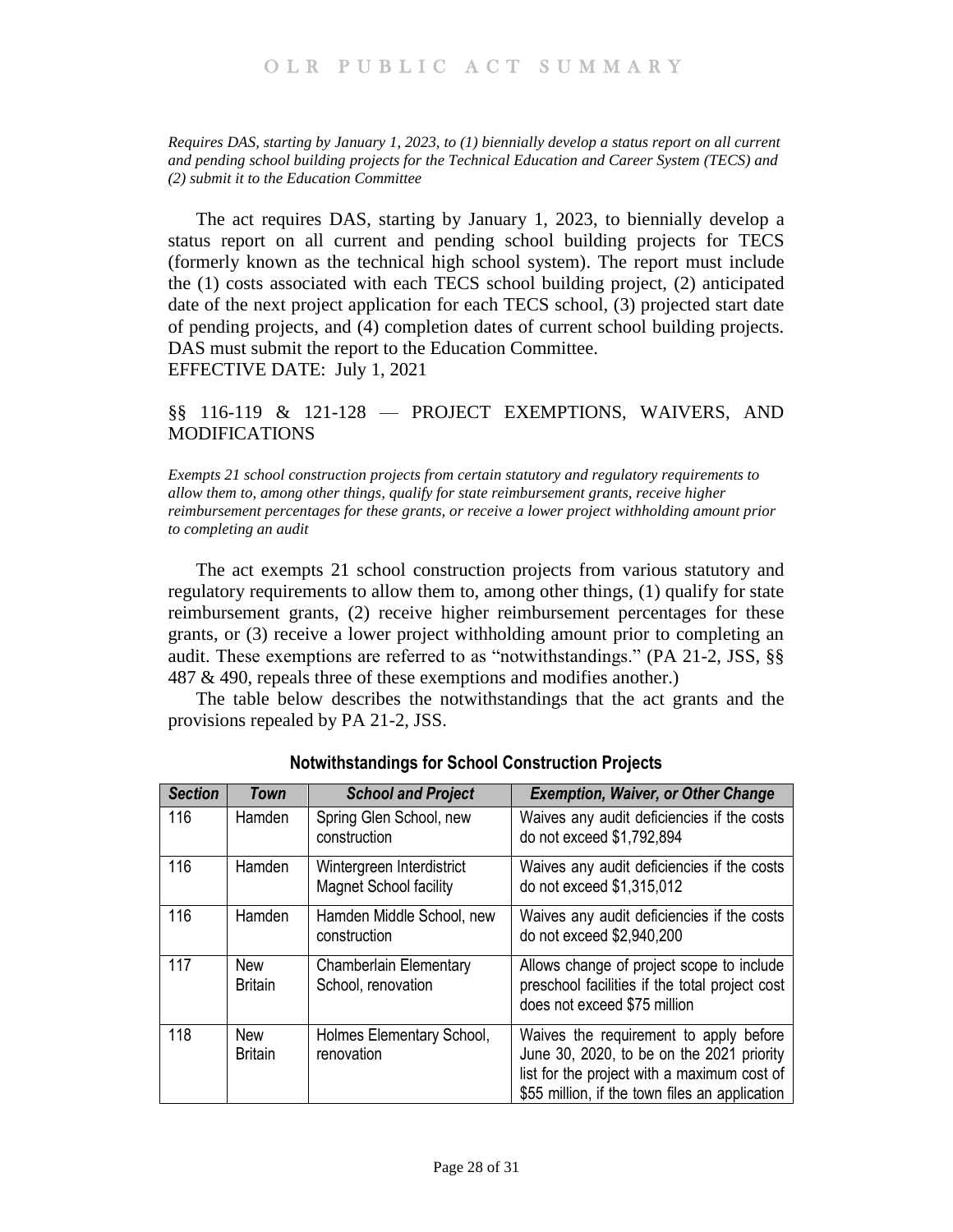| <b>Section</b> | <b>Town</b>           | <b>School and Project</b>                                              | <b>Exemption, Waiver, or Other Change</b>                                                                                                                                                                                                                                                                                                                                                                                                                                                     |
|----------------|-----------------------|------------------------------------------------------------------------|-----------------------------------------------------------------------------------------------------------------------------------------------------------------------------------------------------------------------------------------------------------------------------------------------------------------------------------------------------------------------------------------------------------------------------------------------------------------------------------------------|
|                |                       |                                                                        | by October 1, 2023                                                                                                                                                                                                                                                                                                                                                                                                                                                                            |
|                |                       |                                                                        | Increases the project reimbursement rate<br>from $79.29\%$ to $95\%$ if (1) New Britain is<br>an educational reform district on the act's<br>effective date, June 30, 2021, and (2) the<br>school building committee for the project<br>meets the criteria set in § 120 of the act*                                                                                                                                                                                                           |
| $119***$       | New<br><b>Britain</b> | Jefferson Elementary School,<br>renovation                             | Waives the requirement to apply before<br>June 30, 2020, to be on the 2021 priority<br>list for the project with a maximum cost of<br>\$55 million if the town files an application<br>before October 1, 2025, and the project is<br>otherwise eligible under the program                                                                                                                                                                                                                     |
|                |                       |                                                                        | Increases the project reimbursement rate<br>from $79.29\%$ to $95\%$ if (1) New Britain is<br>an educational reform district on the act's<br>effective date, June 30, 2021, and (2) the<br>school building committee for the project<br>meets the criteria set in §120 of the act*                                                                                                                                                                                                            |
| 121            | Ansonia &<br>Derby    | Regional school district<br>project, new construction or<br>renovation | Increases the project reimbursement rate<br>to the highest rate of the two towns plus<br>an additional 20% (rather than 10% as<br>existing law provides) if the towns file an<br>within<br>application<br>10<br>after<br>years<br>establishing the regional district and they<br>otherwise<br>eligible<br>to<br>receive<br>are<br>assistance thorough the program (actual<br>reimbursement rate will depend upon the<br>year and whether the project is new<br>construction or renovation)*** |
| 122            | Windham               | Windham High School<br>renovation project                              | Increases the project reimbursement rate<br>from $79.64\%$ to $95\%$ if (1) Windham is an<br>educational reform district on the act's<br>effective date, June 30, 2021, and (2)<br>construction begins by June 30, 2022*                                                                                                                                                                                                                                                                      |
| 123            | <b>Brookfield</b>     | Elementary school, new<br>construction                                 | Waives requirement that all projects must<br>be awarded after a publicly advertised<br>invitation to bid, including notice on the<br>state contracting portal, if the project is<br>otherwise eligible under the program                                                                                                                                                                                                                                                                      |
| 124            | West<br>Haven         | <b>Washington Elementary</b><br>School, new construction               | Waives<br>the standard<br>building<br>space<br>requirements; reduces the project funds<br>withholding percentage from 11% to 5%<br>prior to completion of the required<br>audit****                                                                                                                                                                                                                                                                                                           |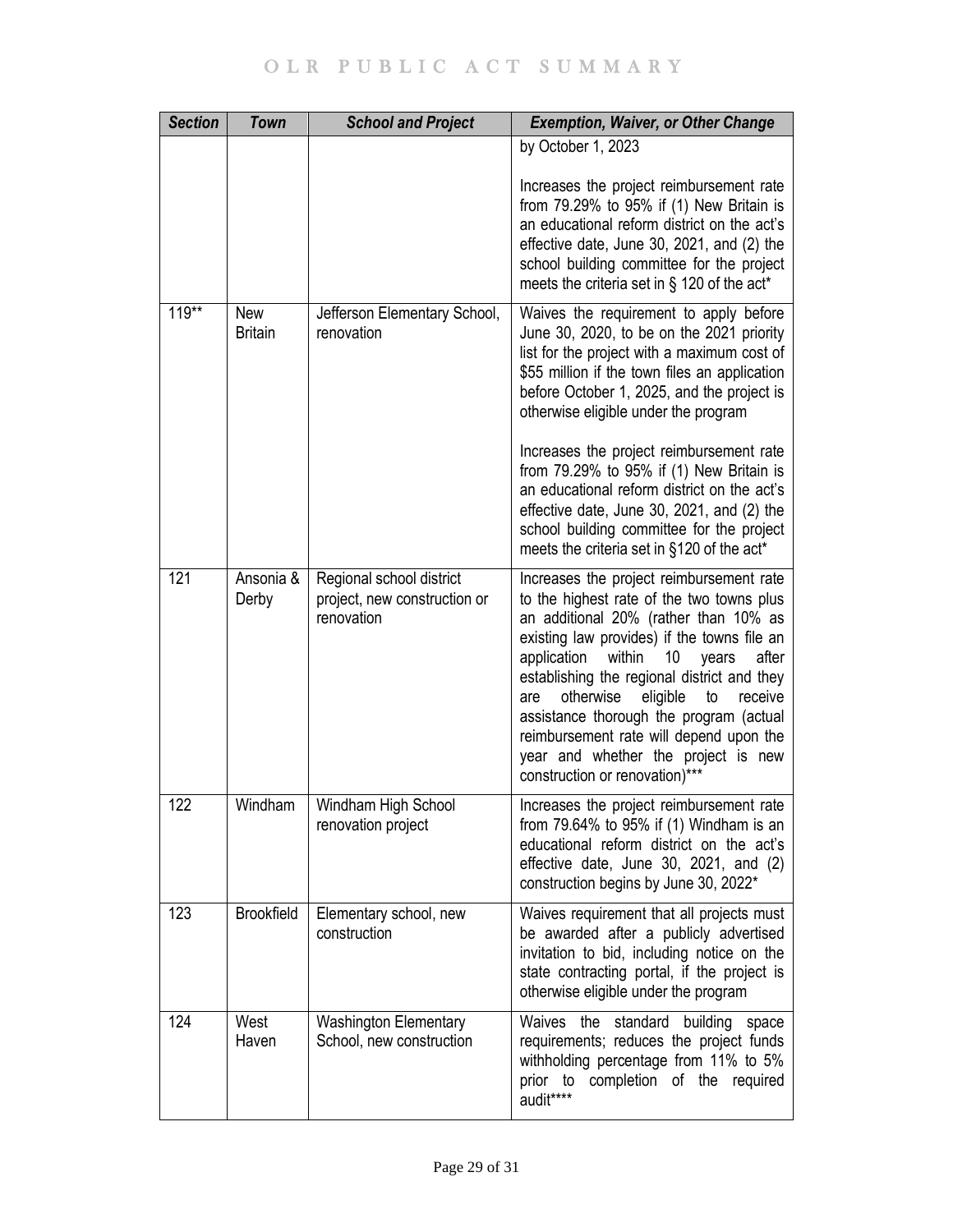# OLR PUBLIC ACT SUMMARY

| <b>Section</b> | <b>Town</b>                                        | <b>School and Project</b>                                                                                                                                                                                                                                                                                                                  | <b>Exemption, Waiver, or Other Change</b>                                                                                                                                                                                                                                   |
|----------------|----------------------------------------------------|--------------------------------------------------------------------------------------------------------------------------------------------------------------------------------------------------------------------------------------------------------------------------------------------------------------------------------------------|-----------------------------------------------------------------------------------------------------------------------------------------------------------------------------------------------------------------------------------------------------------------------------|
| 125**          | West<br>Haven                                      | West Haven High School,<br>renovation                                                                                                                                                                                                                                                                                                      | Reduces the project funds withholding<br>percentage from 11% to 5% prior to<br>completion of the required audit; requires<br>DAS to make a progress payment to the<br>town equal to the difference between 11%<br>and 5% of the reimbursement grant by<br>September 1, 2021 |
| 126**          | <b>New</b><br><b>Britain</b><br>(state<br>project) | Goodwin Technical High<br>School, project unspecified                                                                                                                                                                                                                                                                                      | Waives the requirement to apply before<br>June 30, 2020, in order to be on the 2021<br>priority list for the project with a maximum<br>cost of \$40 million if the application is filed<br>by October 1, 2022, and the project is<br>otherwise eligible under the program   |
| 127            | Torrington                                         | Torrington Middle and High<br>School, new construction                                                                                                                                                                                                                                                                                     | Increases the project reimbursement rate<br>from 62.86% to 85% if the project is<br>otherwise eligible under the program*                                                                                                                                                   |
| 128            | Hartford                                           | Eight projects: University<br>High School of Science and<br>Engineering; Capitol<br>Preparatory Magnet School;<br>R. J. Kinsella Magnet School;<br><b>Environmental Sciences</b><br>Magnet School at Mary<br>Hooker; Hartford Public High<br>School; Fisher Magnet<br>School; Webster School; and<br>Sport and Medical Sciences<br>Academy | Waives any audit deficiencies (does not<br>specify amounts)                                                                                                                                                                                                                 |

\* FY 2021 reimbursement rates are shown for reference; actual rates depend upon the year the application is submitted and the final determination of the project type (new or renovation) \*\* Repealed by PA 21-2, JSS, § 490

\*\*\* Of the two towns, Ansonia has the higher reimbursement rate for 2021: 77.5% for renovation and 67.5% for new construction

\*\*\*\* PA 21-2, JSS, § 487, repeals the project fund withholding provision

# EFFECTIVE DATE: Upon passage

# <span id="page-29-0"></span>§ 120 — NEW BRITAIN SCHOOL BUILDING COMMITTEES

<span id="page-29-1"></span>*Requires specific membership of the New Britain building committee responsible for overseeing the school building projects at Holmes and Jefferson Elementary schools*

The act requires specific membership of the New Britain building committee responsible for overseeing the school building projects at Holmes Elementary School and Jefferson Elementary School (see §§ 118 & 119 above; PA 21-2, JSS, § 490, repeals the Jefferson project authorization). In doing so, it supersedes (1) an existing law on committee membership and (2) any conflicting special act,